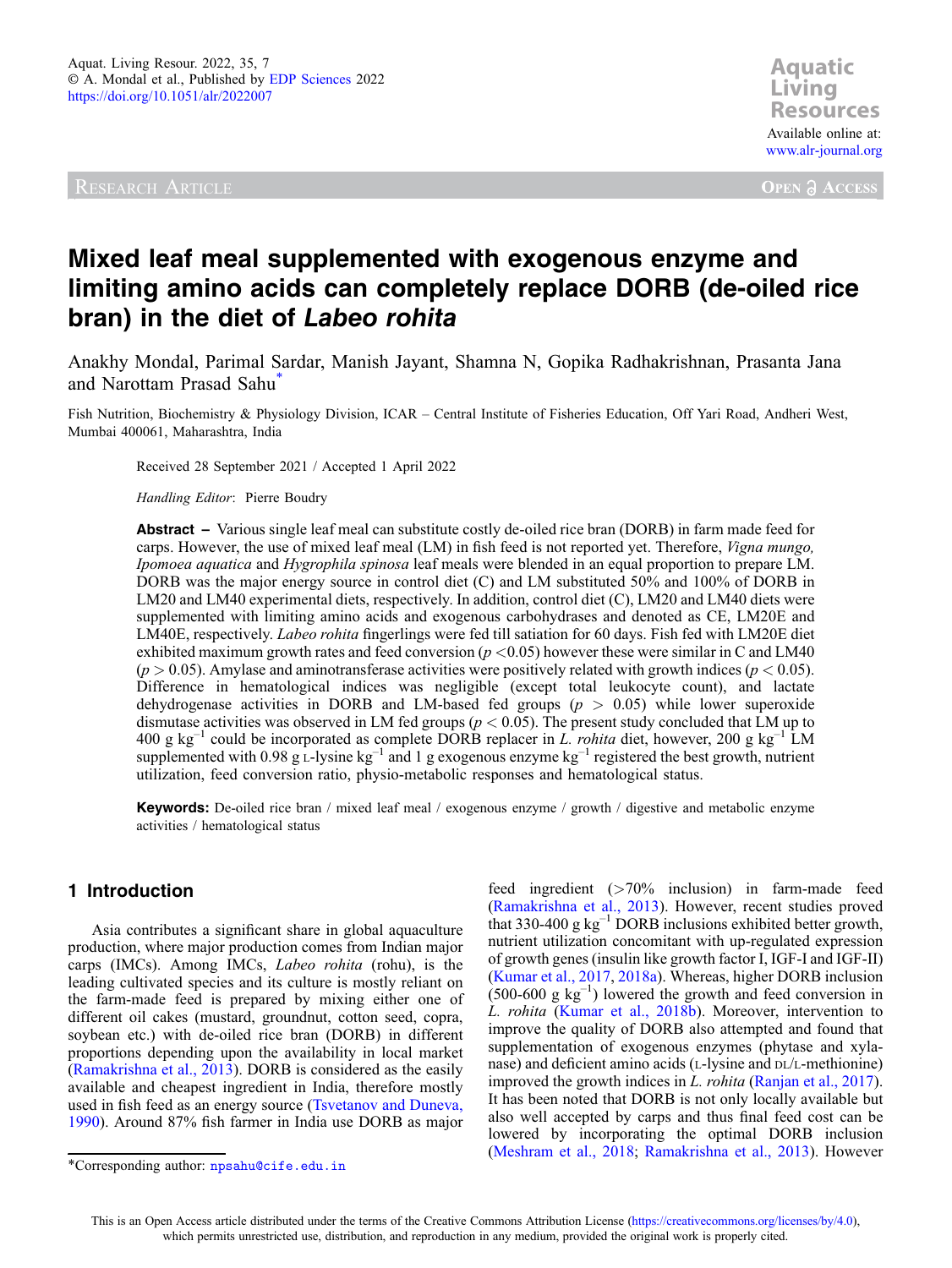in recent years, the cost of DORB is increasing gradually due to its high demand in livestock and fish feed. In addition, the rice production across the Asian region is stagnating. Hence, an alternate to DORB is of paramount importance to ensure sustainable carp production. However, plant-based low cost ingredients will be a potential replacer for DORB.

Leaf meals are gaining a serious attention these days due to its abundant availability throughout the year in the tropics and many have higher protein content than the rice bran. Though seed proteins were considered as a potential ingredients in aquafeed, in comparison to seed proteins, harvest of leaf proteins from appropriate plant species are almost four times higher ([Santamaría-Fernández and Lübeck, 2020](#page-13-0)). Thus, the leaf meal can be utilized as replacer for DORB in carp diet. Currently, most of the agriculture plants after harvest are dumped in the field, burnt or used for manuring. So, if meal is prepared out of such leaves, can reduce the high cost of fish feed as it is comparatively cheaper sources of protein. Some recent studies reported that Hygrophila spinosa, a terrestrial weed with common name Gokulkanta [\(Maiti et al., 2019](#page-12-0)), sweet potato ([Meshram et al.,](#page-13-0) [2018](#page-13-0); [Ahmad et al., 2019](#page-11-0)), black gram, Vigna mungo [\(Sahoo](#page-13-0) [et al., 2020\)](#page-13-0) and green pea, Pisum sativum [\(Nottanalan et al.,](#page-13-0) [2021](#page-13-0)) leaf meal could completely replace DORB with 30% inclusion level in the carp  $(L. \text{ *rohita*)$  feed without compromising the growth performances of fish. But according to the [Anand et al.](#page-11-0) [\(2020\)](#page-11-0), fermented (Bacillus subtilis) sesbania leaf meal can replace only 50% DORB with 15% incorporation level in common carp diet without compromising the growth, IGF-I expression and physiological responses of fish probably due to presence of high level of antinutritional factors (ANFs) like tannin, saponin and phytic acid. ANFs affect the digestion and metabolism process and hinders the nutrient bioavailability tothe fish and thus retards the growth ([Acamovic and Brooker, 2005](#page-11-0); [Glencross et al., 2007](#page-12-0); [Hansen and Hemre, 2013\)](#page-12-0).

Hence, suitable processing methods are prerequisite criteria for detoxification of plant-based ingredients prior to use in fish feed ([Krogdahl et al., 2010\)](#page-12-0). Simultaneously, the availability of a single leaf may not possible in a specific area over a time; but option of using mixed leaves is definitely a better option to ensure their year-round availability. Moreover, it offers the advantage of balancing the limiting amino acids and diluting the ANFs due to mixing of different leaves instead of an individual one.

Another major constraint in using leaf meals is because of higher amount of indigestible fibre present that can hinder the digestion processes in fishes. Therefore, there is a requisite to incorporate the fibre digesting enzyme in aquafeed. Exogenous cellulase and xylanase supplementation in plant-based diet can improve the nutrient utilization and growth in carps ([Ranjan](#page-13-0) [et al., 2017](#page-13-0), [2018b\)](#page-13-0). Similarly, plant-based ingredients have deficiency of essential amino acids (EAAs) like lysine and methionine thus needs to be supplemented [\(Sardar et al., 2007](#page-13-0); [Ranjan et al., 2017](#page-13-0)). Mixing of leaves to some extant may ensure balancing of amino acids and compensating deficient amino acid in one meal with the other. Hence in the present study, three leaves, viz., *V. mungo* (mung bean), *Ipomoea aquatica* (water spinach) and  $H$ . *spinosa* (gokulkanta) were mixed in equal proportion.

V. mungo (mung bean) is an important protein rich (lysine) pulse crop of Fabaceae family and annual production was 1.93– 2.03 million tonnes (2020) in India [\(Jansen, 2006](#page-12-0); [Achakzai et al.,](#page-11-0) [2012;](#page-11-0) [DARE, 2021\)](#page-11-0). I. aquatica (water spinach) is an emergent aquatic plant of Convolvulaceae family and estimated annual production was 0.08 million tonnes (2020) in India [\(Prasad et al.,](#page-13-0) [2008;](#page-13-0) [DARE, 2021\)](#page-11-0). H. spinosa (gokulkanta) is herbaceous, medicinal plant in the Acanthaceae family with estimated annual production was 0.01 million tonnes (2020) in India ([Shakya, 2020;](#page-13-0) [DARE, 2021\)](#page-11-0). These leaves are generally used as fodder for ruminants or treated as waste after harvesting. In this context, utilization of this large waste biomass for aquafeed formulation by replacing costly ingredients can be an alternative waste to wealth approach. Earlier studies indicated that the optimum inclusion levels of V. mungo (black gram or mung bean), I. aquatica (water spinach), and H. spinosa (gokulkanta) in L. rohita fingerlings diet are 300, 200 and 200 g  $kg^{-1}$ , respectively ([Sahoo et al., 2020;](#page-13-0) [Gurung, 2018](#page-12-0); [Maiti et al., 2019](#page-12-0)). However, no information is available regarding the use of mixed leaf meals in aquafeed. Therefore, the study was intended to substitute DORB with optimum level of mixed leaf meal, with or without supplementation of exogenous enzyme and synthetic amino acids in L. rohita diet in terms of nutrient utilization, growth and physio-metabolic responses.

## 2 2 Materials and methods

## 2.1 Collection of selected leaves and mixed leaf meal (LM) preparation

The selected leaves were collected from Kharagpur, West Bengal, India (22.346° N, 87.232° E), washed thoroughly in water, dried in sunlight and oven (42 °C for overnight). The leaves were milled, sieved with  $250 \mu m$  mesh and mixed thoroughly at 1:1:1 ratio to obtain mixed leaf meal (LM).

## 2.2 Experimental design and preparation of experimental diets

Six iso-nitrogenous (300 g  $kg^{-1}$  crude protein), and iso-caloric  $(15.8$  MJ digestible energy  $kg^{-1}$ ) experimental diets were prepared ([Table 1](#page-2-0)). The diets were C (400 g  $kg^{-1}$  DORB and 0 g  $kg^{-1}$  LM), LM20 (200 g kg<sup>-1</sup> DORB and 200 g kg<sup>-1</sup> LM), LM40 (0 g kg<sup>-1</sup> DORB and  $400 \text{ g kg}^{-1}$  LM), CE (C with 1 g kg<sup>-1</sup> cocktail enzyme mixture), LM20E (LM20 with 1 g  $kg^{-1}$  cocktail enzyme mixture) and LM40E (LM40 with 1 g  $kg^{-1}$  cocktail enzyme mixture). The CE diet was supplemented with  $1.4$  g kg<sup>-1</sup> DL-methionine and  $1.4$  g kg<sup>-1</sup> L-lysine while LM20E and LM40E were supplemented with  $0.98$  g kg<sup>-1</sup> L-lysine and 1.5 g kg<sup>-1</sup> L-lysine, respectively to fulfill the requirement of L. rohita ([FAO, 2017](#page-11-0)). According to the formula, the dried ingredients were accurately weighed and homogenously mixed, steam cooked, cooled, mixed with oils and additives and then pelletized with mechanical pelletizer. The prepared pellets (1.5 mm diameter) were oven dried at 40 °C, packed airtight in a zipper bag with proper labeling and stored in a clean dry place until use.

#### 2.3 Proximate analysis

Proximate analysis was done according to [AOAC \(1995\)](#page-11-0). The sample was oven dried at  $100 \pm 2$  °C until achieving a persistent weight. Crude protein (CP) was estimated using kjeltech (Pelican, India) method, where total nitrogen (TN) was estimated followed by multiplication of TN value with 6.25 to get the value of CP. Crude lipid was estimated by using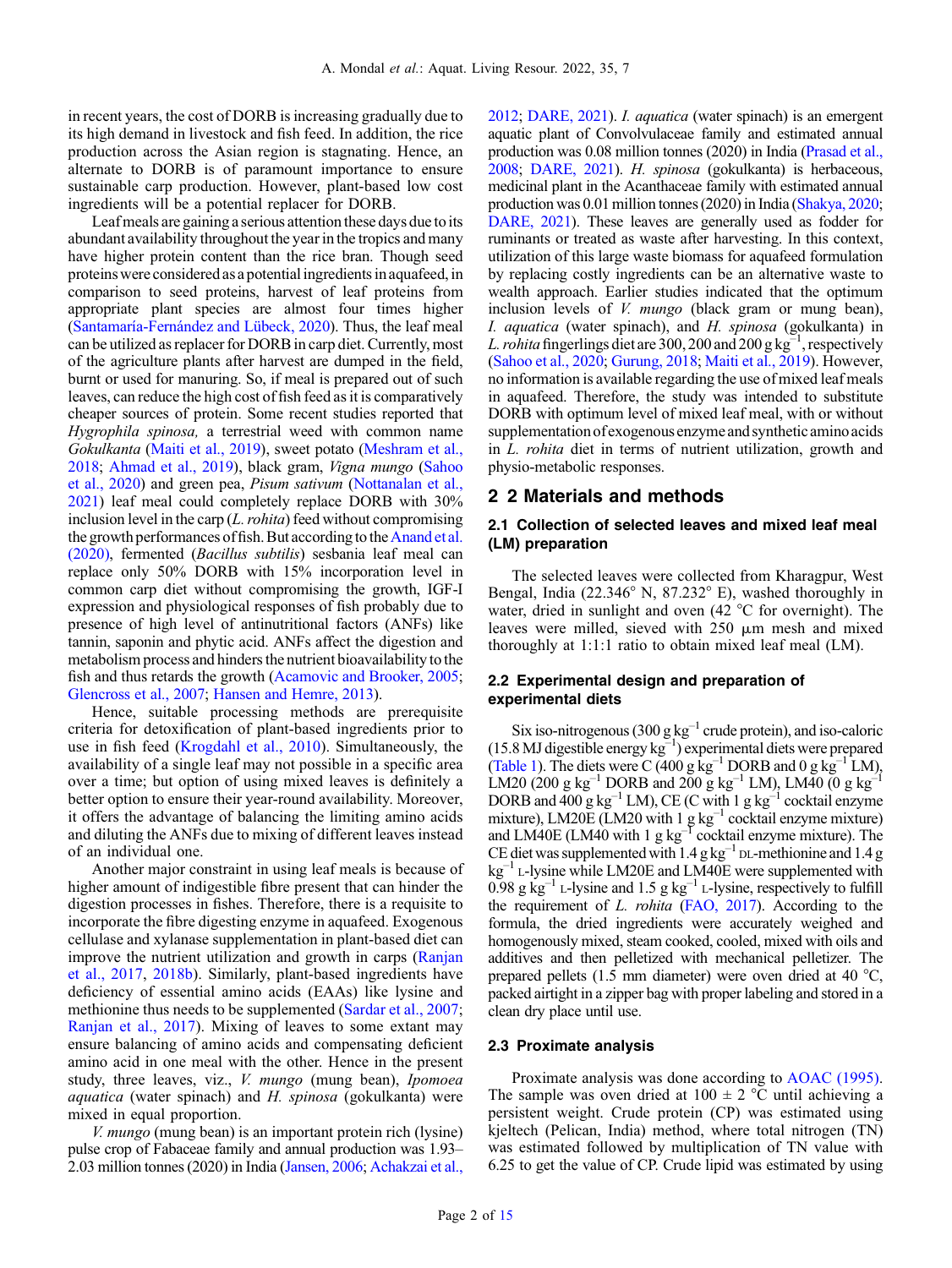<span id="page-2-0"></span>

|  |  |  |  | Table 1. Formulation, proximate composition and anti-nutritional factors of experimental diets |  |  |  |
|--|--|--|--|------------------------------------------------------------------------------------------------|--|--|--|
|--|--|--|--|------------------------------------------------------------------------------------------------|--|--|--|

| Ingredients (g $kg^{-1}$ )          |              |                                             |                   | <sup>1</sup> Experimental diets |                      |        |
|-------------------------------------|--------------|---------------------------------------------|-------------------|---------------------------------|----------------------|--------|
|                                     | $\mathsf{C}$ | LM20                                        | LM40              | $CE^*$                          | $LM20E$ <sup>*</sup> | LM40E  |
| De-fatted soybean meal              | 195.00       | 157.50                                      | 120.00            | 200.00                          | 161.00               | 125.00 |
| Groundnut oil cake                  | 300.00       | 300.00                                      | 300.00            | 300.00                          | 300.00               | 300.00 |
| Wheat flour                         | 23.80        | 61.30                                       | 98.80             | 15.00                           | 55.82                | 91.30  |
| De-oiled rice bran                  | 400.00       | 200.00                                      | 0.00              | 400.00                          | 200.00               | 0.00   |
| Mixed leaf meal                     | 0.00         | 200.00                                      | 400.00            | 0.00                            | 200.00               | 400.00 |
| Sunflower oil                       | 20.00        | 20.00                                       | 20.00             | 20.00                           | 20.00                | 20.00  |
| Fish oil                            | 20.00        | 20.00                                       | 20.00             | 20.00                           | 20.00                | 20.00  |
| Vitamin-mineral mix <sup>2</sup>    | 20.00        | 20.00                                       | 20.00             | 20.00                           | 20.00                | 20.00  |
| Betaine                             | 5.00         | 5.00                                        | 5.00              | 5.00                            | 5.00                 | 5.00   |
| Choline chloride                    | 1.00         | 1.00                                        | 1.00              | 1.00                            | 1.00                 | 1.00   |
| Carboxymethyl cellulose             | 15.00        | 15.00                                       | 15.00             | 15.00                           | 15.00                | 15.00  |
| Butylated hydroxytoluene            | 0.20         | 0.20                                        | 0.20              | 0.20                            | 0.20                 | 0.20   |
| Exogenous enzyme <sup>3</sup>       | 0.00         | 0.00                                        | 0.00              | 1.00                            | 1.00                 | 1.00   |
| DL-Methionine                       | 0.00         | 0.00                                        | 0.00              | 1.40                            | 0.00                 | 0.00   |
| L-Lysine                            | 0.00         | 0.00                                        | 0.00              | 1.40                            | 0.98                 | 1.50   |
| Total                               | 1,000        | 1,000                                       | 1,000             | 1,000                           | 1,000                | 1,000  |
| Chromium oxide $(Cr_2O_3)$          | 5.00         | 5.00                                        | 5.00              | 5.00                            | 5.00                 | 5.00   |
|                                     |              | Proximate composition $(g \text{ kg}^{-1})$ | dry matter basis) |                                 |                      |        |
| Dry matter                          | 911.8        | 911.5                                       | 913.0             | 909.0                           | 908.0                | 905.7  |
| Crude protein                       | 301.0        | 301.0                                       | 301.2             | 302.1                           | 301.7                | 301.30 |
| Ether extract                       | 58.00        | 59.00                                       | 59.60             | 58.30                           | 61.00                | 59.20  |
| Crude fiber                         | 51.00        | 58.00                                       | 64.00             | 33.0                            | 41.2                 | 53.10  |
| Nitrogen free extract               | 515.3        | 504.6                                       | 497.3             | 530.2                           | 517.9                | 511.5  |
| Total ash                           | 74.70        | 77.40                                       | 77.90             | 76.40                           | 78.20                | 75.00  |
| $\mbox{GE}^4$ (MJ $\mbox{kg}^{-1})$ | 17.21        | 17.42                                       | 17.62             | 17.00                           | 17.24                | 17.44  |
| $DE^5$ (MJ $kg^{-1}$ )              | 15.83        | 15.68                                       | 15.59             | 16.10                           | 15.99                | 15.81  |
| P: $E^6$ (g protein MJ $DE^{-1}$ )  | 18.95        | 19.17                                       | 19.31             | 18.75                           | 18.85                | 19.03  |
| Anti-nutritional factors            |              |                                             |                   |                                 |                      |        |
| Total tannins (g $100g^{-1}$ )      | 0.07         | 0.22                                        | 0.32              | 0.06                            | 0.23                 | 0.31   |
| Alkaloid (g $100g^{-1}$ )           | 0.11         | 0.24                                        | 0.32              | 0.11                            | 0.25                 | 0.33   |
| Total oxalate (g $100 g^{-1}$ )     | 0.06         | 0.13                                        | 0.19              | 0.07                            | 0.13                 | 0.20   |
| Phytic acid (mg $100 g^{-1}$ )      | 0.05         | 1.83                                        | 2.81              | 0.05                            | 1.82                 | 2.80   |

<sup>1</sup> Data (proximate composition and anti-nutritional factors) are expressed as mean values of triplicate. Please shift this 1 to next line like 1 C, Control with 0 g kg–1 mixed leave meal (LM) and……………………

C, Control with  $0$  g kg<sup>-1</sup> mixed leave meal (LM) and 400 g kg<sup>-1</sup> de-oiled rice bran (DORB); LM20, 200 g kg<sup>-1</sup> LM in replacement of 50% DORB; LM40, 400 g kg<sup>-1</sup> LM in replacement of 100% DORB; CE, Control diet supplemented with 1 g kg<sup>-1</sup> xylanase and cellulase enzyme mixture; LM20E, LM20 diet supplemented with 1 g kg<sup>-1</sup> xylanase and cellulase enzyme mixture; LM40E, LM40 diet supplemented with 1 g kg<sup>-1</sup> <sup>1</sup> xylanase and cellulase enzyme mixture.

\* CE, LM20E and LM40E were supplemented with 1.4 g kg<sup>-1</sup> DL-methionine and 1.4 g kg<sup>-1</sup> L-lysine, 0.98 g kg<sup>-1</sup> L-lysine and 1.5 g kg<sup>-1</sup> L-lysine,

respectively to fulfill the essential amino acid requirements of *L. rohita* ([FAO, 2017](#page-11-0)).<br><sup>2</sup> Composition of vitamin-mineral mix (AGRIMIN FORTE) (quantity kg<sup>-1</sup>): vitamin A, 7,00,000 IU; vitamin D<sub>3</sub>, 70,000 IU; vitamin E nicotinamide, 1000 mg; cobalt, 150 mg; copper, 1200 mg; iodine, 325 mg; iron, 1500 mg; magnesium, 6000 mg; manganese, 1500 mg; potassium, 100 mg; sodium, 5.9 mg; selenium, 7200 mg; zinc, 9600 mg; calcium, 255 g; phosphorus, 127.5 g.

<sup>3</sup> Exogenous enzyme from *Trichoderma reesei* (Cellulase-10000 ECU/g; Xylanase- 350000 BXU/g), AB Vista, Wilshire, UK.

DE, digestible energy; <sup>6</sup>P: E, protein to energy ratio.

soxhlet's unit (Pelican, India). Total ash content was analysed by burning the samples in muffle furnace (Wilser & Tetlew, India) at 550 °C for 5h. Crude fibre (CF) content was analyzed in Fibertech (Pelican, India) followed by oven drying at  $100 \pm 2$  ° C and burning at 550 ° C for 5h. Nitrogen free extract (NFE) of ingredients, leaves and diets wascalculated by the following formula.

NFE (g kg<sup>-1</sup>) = [1000 – (g CP kg<sup>-1</sup> + g EE kg<sup>-1</sup> + g CF kg<sup>-1</sup> +g TA  $kg^{-1}$ )]

As per manufacture's protocol, gross energy (GE) of ingredients and the experimental diets was estimated by a Bomb calorimeter (Changhsu Instruments, China). Digestible energy (DE) and protein to energy ratio (P: E) were calculated according to [Halver \(1976\)](#page-12-0).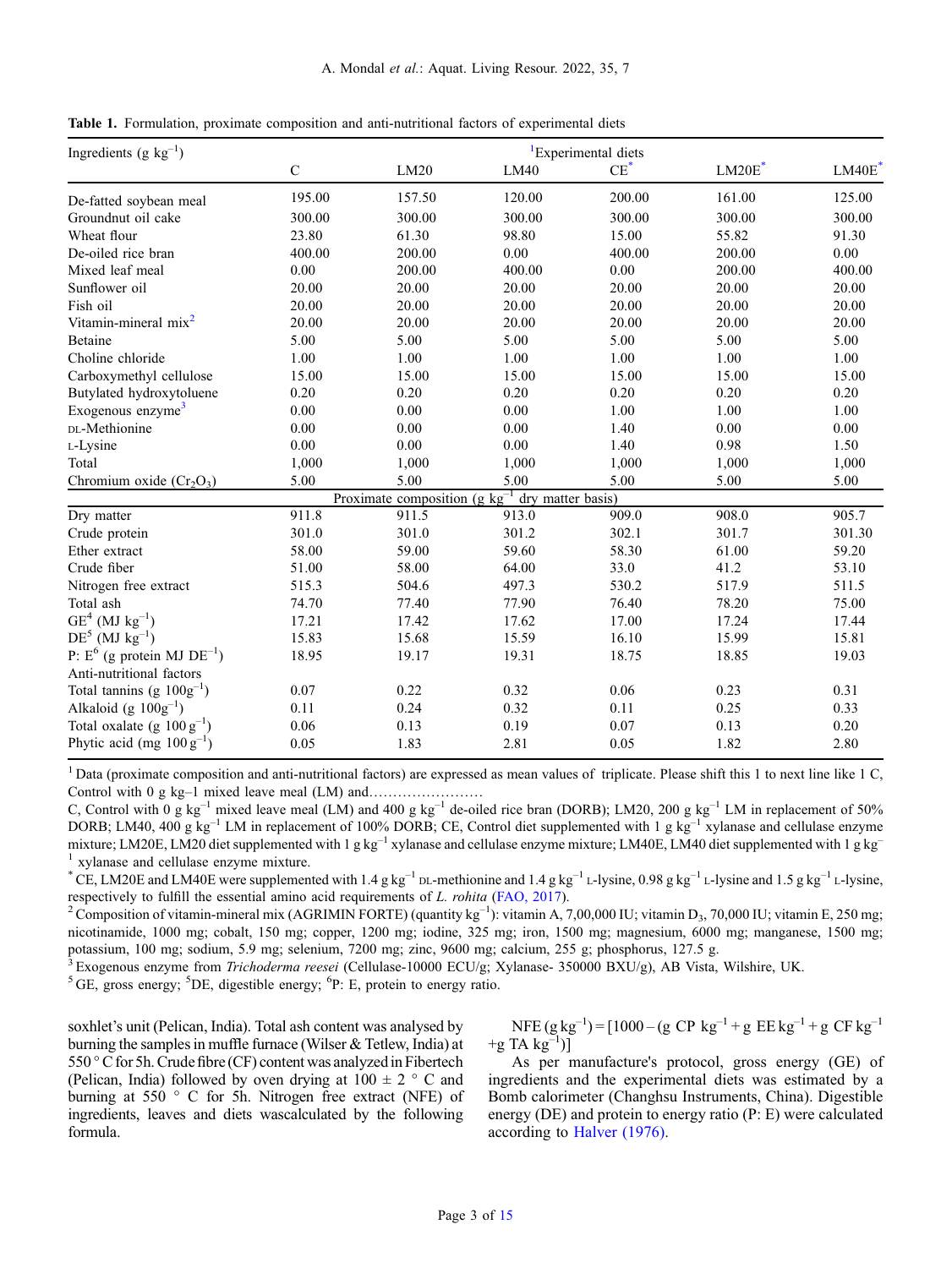#### 2.4 Anti-nutritional factors (ANFs)

The standard methods were employed for documentation of anti-nutritional factors (ANFs) of the leaf meals and experimental diets. Phytic acid and tannin were estimated spectro-photometrically (Shimadzu, UV1800, Kyoto, Japan) as per the procedure of [Vaintraub and Lapteva \(1988\)](#page-14-0) and [Makkar et al. \(2007\)](#page-12-0), respectively. Titrimetric method of [Day](#page-11-0) [and Underwood \(1986\)](#page-11-0) was used for the determination of oxalate content and calculation was done by considering 2.20 mg of oxalate corresponding to 1 ml 0.05 M KMnO<sub>4</sub> [\(Chinma](#page-11-0) [and Igyor, 2007](#page-11-0)). The alkaloid content of the samples was determined gravimetrically [\(Harborne and Green, 1980\)](#page-12-0).

#### 2.5 Amino acid analysis

The diets and mixed leaf meal (LM) samples were hydrolyzed (6 M HCl) for 24 h maintaining a temperature 110 °C, and HPLC with fluorescence detector ([Ishida et al.,](#page-12-0) [1981](#page-12-0)) was used to determine the amino acid composition. Before acid hydrolysis, the samples were subjected to formic acid for oxidizing the sulphur-containing amino acid.

#### 2.6 In vitro protein digestibility

Protein digestibility of leaf meal (LM) was determined following the pH drop method (Ali et al., 2009).

#### 2.7 Experimental set-up and feeding trial

One thousand Rohu, L. rohita fingerlings (mean weight 2.84  $\pm 0.07$  g) were transported in well-oxygenated bags from fish seed unit, Ankleshwar, to fish nutrition laboratory of ICAR-CIFE, India and reared in 2000 L rectangular fiber tanks with adequate aeration facility for three weeks and fed with control diet during acclimatization. Two hundred and sixteen fingerlings of L. rohita (mean weight  $3.41 \pm 0.01$  g) were distributed in 18 rectangular tubs of 180 L (six treatments with triplicate) following completely randomized design. Fish were fed twice daily (09:30 and 16:30 h) to satiation level for 60 days. The siphoning of faecal matter was done in two days interval and equal volume of water was added. The fish body weightmeasurement was done at 0 days, 15 days intervals and after finishing of trial following overnight feed restriction to record the body weight.

Water quality parameters were routinely monitored by [APHA \(2005\)](#page-11-0) methods. Water quality parameters viz. temperature, pH, dissolved oxygen (DO), total hardness, ammonia-N and nitrite-Nin the different experimental tanks were found to be within the range of  $28.5-32.9^{\circ}$ C, 7.2-8.2, 6.0–7.9 mg L<sup>-1</sup>, 231–242 mg L<sup>-1</sup>, 0.04–0.1 mg L<sup>-1</sup> and 0.04– 0.09 mg  $L^{-1}$ , respectively. Free carbon dioxide (CO<sub>2</sub>) was not detectable in any tub during trial period.

#### 2.8 Growth performance, body indices and survival

Fish growth parameters like WG%, SGR, FCR, PER and body indices HSI, ISI and survival were evaluated according to [Talukdar et al. \(2021\)](#page-13-0) (supplementary file).

#### 2.9 Digestibility studies

A 20 days trial for digestibility was conducted with the inclusion of 5 g kg<sup>-1</sup> chromic oxide (Cr<sub>2</sub>O<sub>3</sub>) as external marker in experimental diets [\(Sardar et al., 2007\)](#page-13-0). The experimental fishes were fed to adlibitum level daily at once at 10:00 h. Faecal matters were collected through siphoning from the bottom of each tub after a gap of 6 h from the time of feeding and then oven dried. The dried faecal matter sample was pooled for each treatment and both faecal and diet samples were analysed for crude protein and ether extract according [AOAC \(1995\)](#page-11-0). The method of [Furukawa \(1966\)](#page-12-0) was used to quantify  $Cr<sub>2</sub>O<sub>3</sub>$  content of diets and faecal matter. The calculations of various co-efficients were done as per the following formulae given by [Cho \(1979\)](#page-11-0) (supplementary file).

## 2.10 Collection and processing of samples

Three fish were randomly selected from each tub, anaesthetized with clove oil (50 mL/L) ([Jana et al., 2018](#page-12-0)) and dissected to collect the tissue samples (gill, liver, intestine and muscle). The tissues were homogenized (MICCRA D-9, Germany) in 0.25M sucrose solution at ice-cold conditions to make 5% tissue homogenate. We centrifuged the homogenate at 5000 rpm for 10 min at 4 °C, collected the supernatant carefully, and stored at -80° C until used for enzyme assays ([Jana et al., 2021a](#page-12-0)).

Another three fishes were randomly collected and anaesthetized and blood was collected by puncturing the caudal vein with the help of EDTA  $(2.7 \text{ g } 100 \text{ mL}^{-1}$  solution) rinsed hypodermic medical syringe and poured into EDTA coated vials. It was stirred well to avoid blood hemolysis and used immediately for hematological analysis. Similarly, blood was collected and pouredinto eppendorftubes (without EDTA coating) and kept for 45 min for blood coagulation. It was centrifuged at 6000 rpm for 15 min at 4 °C followed by collection and storage of yellow straw color serum at –80 °C until analysis. Standard method described by Lowry ([Lowry et al., 1951](#page-12-0)) was used for the protein quantification of the tissue samples.

## 2.11 Enzyme assays

#### 2.11.1 Digestive enzyme assay

Casein digestion method of [Drapeau \(1974\)](#page-11-0) was employed for the assay of protease activity and amylase activity was estimated according to [Rick and Stegbauer \(1974\)](#page-13-0) (dinitrosalicylic-acid method) using maltose as standard. Lipase activity was assessed using titrimetric method [\(Cherry and](#page-11-0) [Crandall, 1932](#page-11-0)).

#### 2.11.2 Metabolic enzyme assay

Protein metabolic enzymes such as aspartate aminotransferase (AST) and alanine aminotransferase (ALT) activities were assayed according to [Wooten \(1964\).](#page-14-0) The activity of carbohydrate metabolic enzyme, lactate dehydrogenase (LDH) was determined by method of [Wróblewski and Ladue \(1955\).](#page-14-0)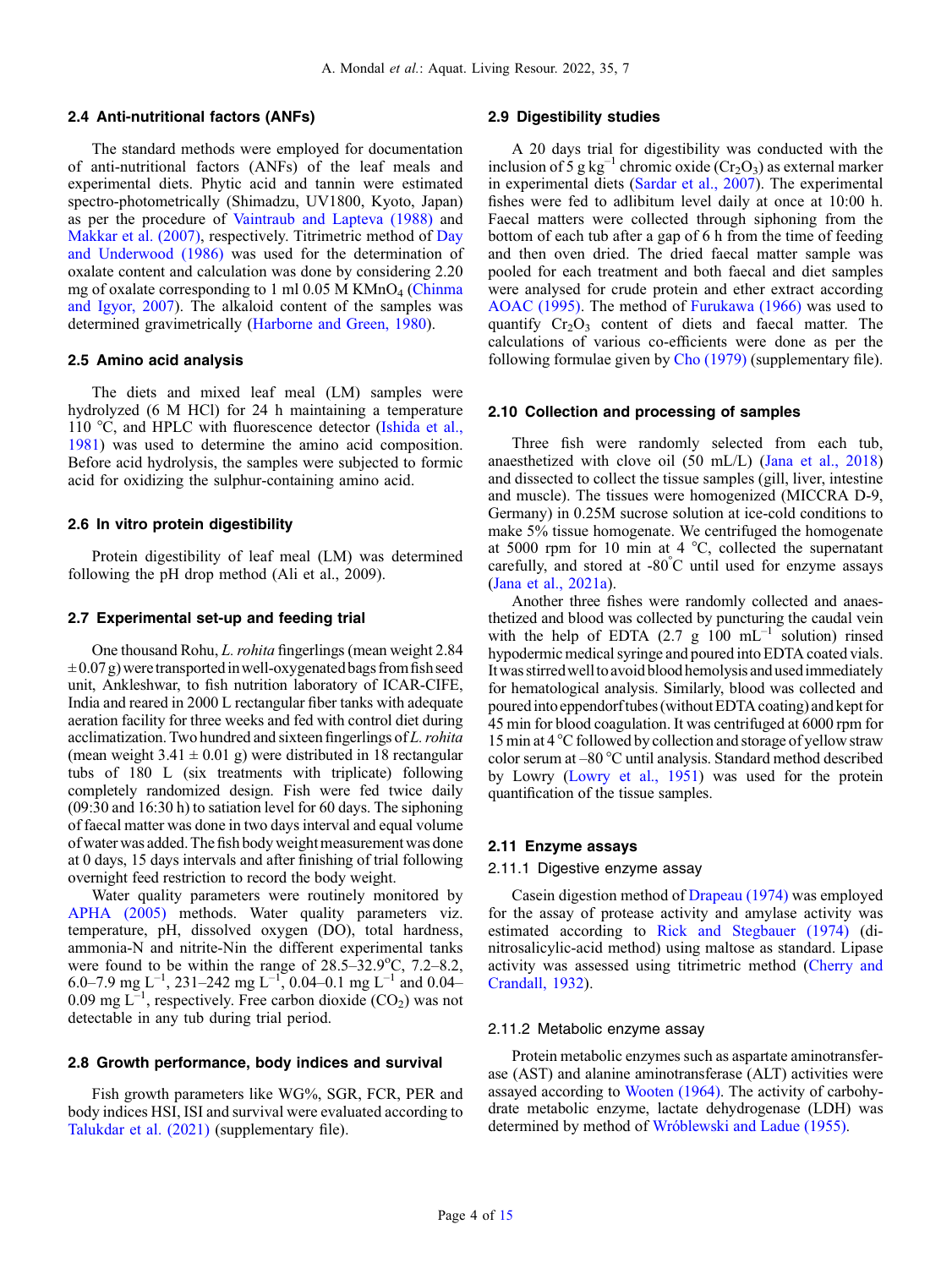| Chemical composition                            | Vigna mungo       | Ipomoea aquatica | Hygrophila spinosa   | Mixed leaf meal  | <b>DORB</b>      |
|-------------------------------------------------|-------------------|------------------|----------------------|------------------|------------------|
| Proximate composition (g $kg^{-1}$              | dry matter basis) |                  |                      |                  |                  |
| Dry matter                                      | $917.1 \pm 0.08$  | $937.9 \pm 0.16$ | $923.8 \pm 0.08$     | $942.6 \pm 0.17$ | $938.2 \pm 0.10$ |
| Crude protein                                   | $238.5 \pm 0.17$  | $231.2 \pm 0.12$ | $221.9 \pm 0.15$     | $235.4 \pm 0.17$ | $160.0 \pm 0.20$ |
| Ether extract                                   | $24.3 \pm 0.03$   | $21.4 \pm 0.09$  | $20.9 \pm 0.12$      | $23.0 \pm 0.07$  | $12.0 \pm 0.90$  |
| Crude fibre                                     | $160.2 \pm 0.05$  | $162.1 \pm 0.11$ | $166.0 \pm 0.08$     | $162.7 \pm 0.29$ | $137.3 \pm 0.26$ |
| Nitrogen free extract                           | $456.2 \pm 0.06$  | $454.1 \pm 0.06$ | $449.2 \pm 0.04$     | $441.5 \pm 0.22$ | $500.2 \pm 0.28$ |
| Total ash                                       | $120.8 \pm 0.04$  | $131.2 \pm 0.13$ | $142.0 \pm \pm 0.04$ | $137.4 \pm 0.09$ | $122.0 \pm 0.27$ |
| Anti-nutritional factors and IVCPD <sup>1</sup> |                   |                  |                      |                  |                  |
| Total tannins (g $100g^{-1}$ )                  | 0.36              | 0.94             | 0.49                 | 0.52             | 0.34             |
| Alkaloid (g $100g^{-1}$ )                       | 0.31              | 0.73             | 1.82                 | 0.68             | 0.23             |
| Total oxalate (g $100g^{-1}$ )                  | 0.005             | 0.83             | 0.41                 | 0.39             | 0.008            |
| Phytic acid (mg $100g^{-1}$ )                   | 0.06              | 4.63             | 5.81                 | 3.43             | 2.69             |
| IVCPD <sup>1</sup> $(\% )$                      |                   |                  |                      | 28.42            | 29.64            |

Table 2. Chemical composition and anti-nutritional factors of different leaf meal and mixed leaf meal (LM).

Data are expressed as mean  $\pm$  SEM (standard error of mean). <sup>1</sup> IVCPD, *in vitro* crude protein digestibility.

#### 2.11.3 Activities of antioxidant or oxidative stress enzymes

For assay of catalase (CAT) and superoxide dismutase (SOD), standard methods of [Takahara et al. \(1960\)](#page-13-0) and [Misra](#page-13-0) [and Fridovich \(1972\)](#page-13-0) were employed.

## 2.12 Haemato-biochemical and immunological parameters

## 2.12.1. Haemato-biochemical indices

Serum total protein (g  $dL^{-1}$ ) and albumin (g  $dL^{-1}$ ) levels were analyzed by using respective test kit (ERBA Diagnostic, India). Serum globulin and albumin to globulin ratio (A: G) were calculated by the standard equations (supplementary file).

#### 2.12.2 Haematological assay

Haemoglobin (Hb) content of blood was measured by cyanmethemoglobin method [\(Van Kampen and Zijlstra, 1961](#page-14-0)). While, total erythrocytes count (TEC) and total leucocyte count (TLC) were determined using methods given by [Hendricks \(1952\)](#page-12-0) and [Shaw \(1930\)](#page-13-0), respectively.

#### 2.12.3 NBT assay

The assessment of nitrobluetetrazolium (NBT) or the respiratory burst activity was done using standard method ([Stasiak and Baumann, 1996\)](#page-13-0).

## 2.13 Statistical analysis

Data was subjected to one-way ANOVA using SPSS software to estimate the mean values of treatments after checking the normality and homogeneity of variance (Levene's test). Post hoc analysis along with Duncan's multiple range test (DMRT) was set to observe the significant differences among the means ( $p < 0.05$ ).

## 3 Results

## 3.1 Proximate composition, anti-nutritional factors and amino acid composition

The crude protein content of *V. mungo*, *I. aquatica*, H. spinosa and mixed leaf meal (LM) were 238.5, 231.2, 221.2 and 235.4 g kg–<sup>1</sup> , respectively which was around 7.5% higher than that of DORB. However, the crude fibre content was found 160.2, 162.1, 166.0 and 167.7 g  $kg^{-1}$  which were about 3% higher than DORB (Table 2).

There is a difference in quantity of the anti-nutrients such as total tannins, alkaloids, total oxalate and phytic acid in different leaves. The mixing of these three leaves at 1:1:1 ratio diluted the total tannins, alkaloids, total oxalate and phytic acid contents by 44.68, 62.64, 53.01 and 40.96%, respectively. Moreover, in vitro protein digestibility of LM for L. rohita fingerlings was found to be 28.42% (Table 2). The essential (EAAs) and non-essential amino acids (NEEAs) contents of LM were presented in [Table 3](#page-5-0).

## 3.2 Nutrient utilization, growth, survival, body indices and apparent digestibility coefficients (ADCs) of dietary nutrients

Fish fed with LM20 diet exhibited higher ( $p < 0.05$ ) growth rates (specific growth rate, SGR, weight gain percentage, WG%, and protein efficiency ratio, PER) than control and LM40 fed groups. Dietary supplementation of exogenous xylanase and cellulase and limiting amino acids significantly ( $p < 0.05$ ) improved the nutrient utilization and growth performance in the experimental fish. Maximum ( $p <$ 0.05) growth rates and lowest ( $p < 0.05$ ) feed conversion ratio (FCR) was observed in LM20E fed group. However, LM20 and CE groups exhibited with similar ( $p > 0.05$ ) FCR value. There was no death of experimental fish during the trial period ([Table 4](#page-5-0)).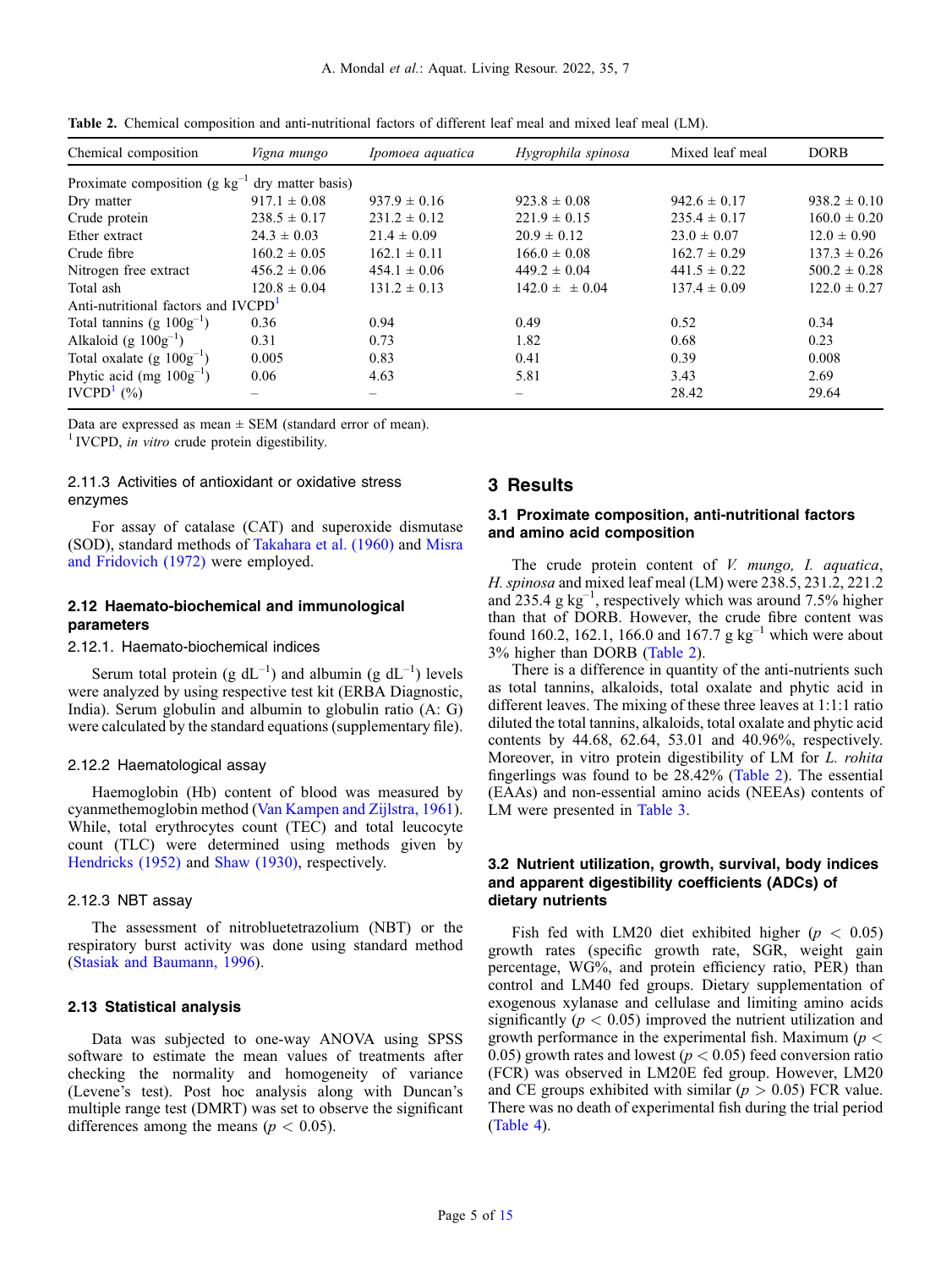| Amino acids               | Mixed leaf<br>meal (g $kg^{-1}$ protein) | DORB (g kg <sup>-1</sup> protein) (Ranjan et al., 2018b) C LM20 LM40 CE LM20E LM40E <sup>*</sup> R |          |           |      |          |           |      | (g/kg diet) |
|---------------------------|------------------------------------------|----------------------------------------------------------------------------------------------------|----------|-----------|------|----------|-----------|------|-------------|
| Essential amino acids     |                                          |                                                                                                    |          |           |      |          |           |      |             |
| Arginine                  | 133.6                                    | 128.2                                                                                              |          | 2.31 2.31 | 2.29 | 2.3      | 2.3       | 2.31 | 2.3         |
| Histidine                 | 28.9                                     | 26.5                                                                                               | 0.9      | 0.91      | 0.89 | 0.9      | 0.91      | 0.9  | 0.9         |
| Isoleucine                | 48.2                                     | 44.5                                                                                               | 1.22     | 1.2       | 1.21 | 1.21     | 1.2       | 1.2  | 1.2         |
| Lysine                    | 35.3                                     | 28.1                                                                                               | 0.87     | 1.29      | 0.77 |          | 2.27 2.28 | 2.27 | 2.27        |
| Leucine                   | 81.8                                     | 87                                                                                                 | 1.5      | 1.51      | 1.51 | 1.49 1.5 |           | 1.5  | 1.5         |
| Methionine                | 46                                       | 21.7                                                                                               |          | 1.28 1.42 | 1.42 |          | 1.42 1.42 | 1.42 | 1.42        |
| Phenylalanine 53          |                                          | 56.7                                                                                               |          | 1.47 1.48 | 1.48 | 149      | 1.48      | 1.48 | 1.48        |
| Threonine                 | 61.7                                     | 69.2                                                                                               | 1.71 1.7 |           | 1.72 |          | 1.71 1.71 | 1.7  | 1.71        |
| Valine                    | 59.1                                     | 57.5                                                                                               |          | 3.76 3.75 | 3.75 |          | 3.75 3.74 | 3.75 | 3.75        |
| Non-essential amino acids |                                          |                                                                                                    |          |           |      |          |           |      |             |
| Alanine                   | 53                                       | 91.2                                                                                               |          |           |      |          |           |      |             |
| Glycine                   | 151.3                                    | 90.5                                                                                               |          |           |      |          |           |      |             |
| Aspartic acid             | 25.4                                     | 146.3                                                                                              |          |           |      |          |           |      |             |
| Glutamic acid 26.4        |                                          | 82.7                                                                                               |          |           |      |          |           |      |             |
| Serine                    | 28                                       | 40.7                                                                                               |          |           |      |          |           |      |             |
| Tyrosine                  | 47.1                                     | 28.5                                                                                               |          |           |      |          |           |      |             |

<span id="page-5-0"></span>**Table 3.** Amino acid composition of mixed leaf meal (g kg<sup>-1</sup> protein) and different experimental diets (g/kg feed) fed to *Labeo rohita* fingerlings for the period of 60 days.

<sup>1</sup>C, Control with 0 g kg<sup>-1</sup> mixed leave meal (LM) and 400 g kg<sup>-1</sup> de-oiled rice bran (DORB); LM20, 200 g kg<sup>-1</sup> LM in replacement of 50% DORB; LM40, 400 g  $kg^{-1}$  LM in replacement of 100% DORB; CE, Control diet supplemented with 1 g  $kg^{-1}$  xylanase and cellulase enzyme mixture; LM20E, LM20 diet supplemented with 1 g kg<sup>-1</sup> xylanase and cellulase enzyme mixture; LM40E, LM40 diet supplemented with 1 g kg<sup>-1</sup> xylanase and cellulase enzyme mixture.

\*R-Amino acid requirement of Rohu [\(FAO, 2017\)](#page-11-0).

Table 4. Growth, nutrient utilization, survival, body indices and apparent digestibility coefficients of Labeo rohita fingerlings fed with different experimental diets for the period of 60 days.

| Experimental group                  | C                       | LM20                    | LM40                     | <b>CE</b>                        | LM20E                    | LM40E                   | $p$ - value |
|-------------------------------------|-------------------------|-------------------------|--------------------------|----------------------------------|--------------------------|-------------------------|-------------|
| Fn. wt. <sup>1</sup> (g)            | $5.57^{\rm a} \pm 0.04$ | $5.93^{bc} \pm 0.05$    | $5.59^a \pm 0.07$        | $5.77^{\rm b} \pm 0.05$          | $6.40^d \pm 0.08$        | $6.05^{\circ} \pm 0.04$ | < 0.001     |
| $WG^2$ %                            | $68.05^a \pm 1.16$      | $74.22^b \pm 1.08$      | $67.27^{\rm a} \pm 1.00$ | $70.27^{\rm a} \pm 0.80^{\rm b}$ | $88.65^{\circ} \pm 1.97$ | $76.17^b \pm 0.30$      | < 0.001     |
| $SGR^3$                             | $0.82^a \pm 0.01$       | $0.93^{\circ} \pm 0.01$ | $0.82^a \pm 0.02$        | $0.88^b \pm 0.01$                | $1.06^d \pm 0.02$        | $0.96^{\circ} \pm 0.02$ | < 0.001     |
| FCR <sup>4</sup>                    | $2.30^e \pm 0.03$       | $2.10^{\circ} \pm 0.01$ | $2.20^d \pm 0.01$        | $2.14^{\circ} \pm 0.02$          | $1.90^a \pm 0.02$        | $2.01^{\rm b} \pm 0.02$ | < 0.001     |
| $PER^5$                             | $1.39^a \pm 0.02$       | $1.54^b \pm 0.01$       | $1.40^a \pm 0.01$        | $1.43^a \pm 0.01$                | $1.60^{\circ} \pm 0.02$  | $1.54^b \pm 0.01$       | < 0.001     |
| $HSI^6$                             | $1.36 \pm 0.21$         | $1.11 \pm 0.11$         | $1.16 \pm 0.14$          | $1.22 \pm 0.08$                  | $0.93 \pm 0.09$          | $1.04 \pm 0.12$         | 0.305       |
| ISI <sup>7</sup>                    | $4.17^b \pm 0.13$       | $4.32^b \pm 0.24$       | $4.34^b \pm 0.16$        | $3.50^a \pm 0.20$                | $3.74^{ab} \pm 0.24$     | $3.30^a \pm 0.20$       | 0.001       |
| Survival $(\% )$                    | 100.00                  | 100.00                  | 100.00                   | 100.00                           | 100.00                   | 100.00                  |             |
| Apparent digestibility coefficients |                         |                         |                          |                                  |                          |                         |             |
| ADCDM <sup>8</sup>                  | $64.39 \pm 0.32$        | $62.80 \pm 0.57$        | $64.24 \pm 0.83$         | $65.10 \pm 1.03$                 | $68.10 \pm 0.49$         | $65.55 \pm 0.36$        | 0.243       |
| ADCCP <sup>9</sup>                  | $77.62 \pm 1.37$        | $80.25 \pm 0.61$        | $79.23 \pm 1.52$         | $78.99 \pm 0.93$                 | $82.56 \pm 0.35$         | $80.55 \pm 0.84$        | 0.167       |
| ADCEE <sup>10</sup>                 | $94.25 \pm 0.15$        | $94.34 \pm 0.30$        | $94.59 \pm 0.35$         | $93.45 \pm 0.23$                 | $94.15 \pm 0.35$         | $94.34 \pm 0.40$        | 0.359       |
|                                     |                         |                         |                          |                                  |                          |                         |             |

Data are expressed as mean  $\pm$  SE (*n* = 3); Mean values in the same row with different superscripts differ significantly (*p* < 0.05). <sup>1</sup> Fn. wt., final body weight;

<sup>2</sup>WG, weight gain;

 ${}^{3}$ SGR, specific growth rate;

<sup>4</sup>FCR, feed conversion ratio;

 ${}^{5}$ PER, protein efficiency ratio;<br> ${}^{6}$ HSL beneto somatic index:

<sup>6</sup>HSI, hepato-somatic index;

7 ISI, intestine somatic index;

 ${}^{8}$ ADCDM, apparent digestibility coefficient of dry matter;  ${}^{9}$ ADCCP apparent digestibility coefficient of crude protein

<sup>9</sup>ADCCP, apparent digestibility coefficient of crude protein; <sup>10</sup>ADCEE, apparent digestibility coefficient of ether extract.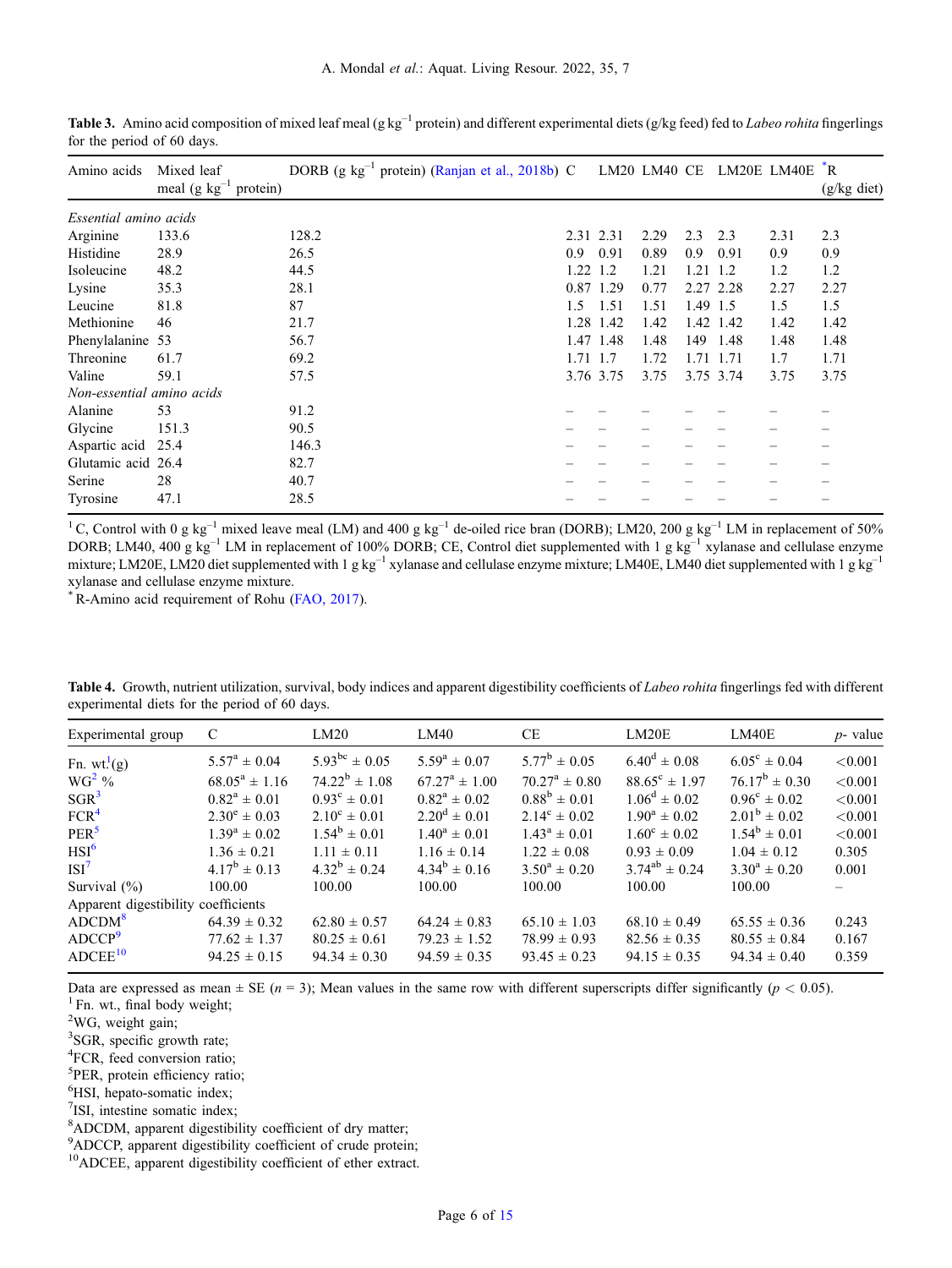| Experimental group | Protease <sup>1</sup> | Amylase <sup>2</sup>    | Lipase <sup>3</sup> |
|--------------------|-----------------------|-------------------------|---------------------|
| $\mathcal{C}$      | $17.81 \pm 0.63$      | $4.98^a \pm 0.16$       | $0.21 \pm 0.02$     |
| LM20               | $18.09 \pm 0.90$      | $6.20^{\rm b} \pm 0.38$ | $0.22 \pm 0.01$     |
| LM40               | $17.64 \pm 0.47$      | $4.98^a \pm 0.32$       | $0.18 \pm 0.01$     |
| CE                 | $18.56 \pm 0.81$      | $4.96^a \pm 0.11$       | $0.18 \pm 0.01$     |
| LM20E              | $19.28 \pm 1.33$      | $8.88^{\circ} \pm 0.25$ | $0.23 \pm 0.01$     |
| LM40E              | $17.25 \pm 0.93$      | $5.56^{ab} \pm 0.15$    | $0.21 \pm 0.02$     |
| <i>p</i> -value    | 0.234                 | < 0.001                 | 0.113               |

<span id="page-6-0"></span>Table 5. Digestive enzyme activities in the intestine of *Labeo rohita* fingerlings fed with different experimental diets for the period of 60 days.

<sup>1</sup> Data are expressed as mean  $\pm$  SE (*n* = 3). Mean values in the same column with different superscripts differ significantly (*p* < 0.05). Protease activity is expressed as millimole of casein released min<sup>-1</sup> mg pro

<sup>2</sup> Amylase activity is expressed as micromole maltose released min<sup>-1</sup> mg protein<sup>-1</sup> at 37 ° C<br><sup>3</sup> Lipase activity is expressed as unit h<sup>-1</sup> mg protein<sup>-1</sup> at 37 ° C.

Table 6. Protein and carbohydrate metabolic enzyme activities of Labeo rohita fingerlings fed with different experimental diets for the period of 60 days.

| Experimental group | AST <sup>1</sup><br>Liver | Muscle                   | ALT <sup>2</sup><br>Liver | Muscle                   | LDH <sup>3</sup><br>Liver | Muscle                  |
|--------------------|---------------------------|--------------------------|---------------------------|--------------------------|---------------------------|-------------------------|
| $\mathcal{C}$      | $12.26^a \pm 0.51$        | $14.17^{\rm a} \pm 0.32$ | $12.25^a \pm 0.51$        | $15.42^{\rm a} \pm 0.29$ | $6.43^{\circ} \pm 0.97$   | $8.79^{\circ} \pm 0.05$ |
| LM20               | $13.34^b \pm 0.26$        | $15.87^b \pm 0.57$       | $14.21^b \pm 0.32$        | $18.06^b \pm 0.46$       | $6.09^{\circ} \pm 0.03$   | $9.61^{\circ} \pm 0.25$ |
| LM40               | $15.85^{\circ} \pm 0.10$  | $18.61^{\circ} \pm 0.64$ | $16.05^{\circ} \pm 0.34$  | $20.38^{\circ} \pm 0.50$ | $6.71^{\circ} \pm 0.09$   | $9.05^{\circ} \pm 0.31$ |
| <b>CE</b>          | $14.07^b \pm 0.17$        | $14.25^{\rm a} \pm 0.34$ | $14.96^{bc} \pm 0.34$     | $21.25^{\circ} \pm 0.51$ | $2.41^a \pm 0.21$         | $5.38^a \pm 0.22$       |
| LM20E              | $17.64^d \pm 0.27$        | $24.56^e \pm 0.65$       | $21.29^e \pm 0.25$        | $25.82^d \pm 0.57$       | $3.20^{ab} \pm 0.10$      | $6.04^{ab} \pm 0.03$    |
| LM40E              | $13.21^{ab} \pm 0.38$     | $22.63^d \pm 0.50$       | $18.49^d \pm 0.31$        | $24.88^d \pm 0.43$       | $3.70^b \pm 0.18$         | $5.71^{ab} \pm 0.34$    |
| $p$ -value         | 0.039                     | 0.011                    | 0.015                     | 0.019                    | ${<}0.001$                | < 0.001                 |

<sup>1</sup> Data are expressed as mean  $\pm$  SE ( $n = 3$ ). Mean values in the same column with different superscripts differ significantly ( $p < 0.05$ ).

AST, aspartate aminotransferase, the activity is expressed as nanomoles of oxaloacetate released min<sup>-1</sup> mg protein<sup>-1</sup> at 37 ° C.<br><sup>2</sup> ALT, alanine aminotransferase, the activity is expressed as nanomoles of sodium pyruva

There was no significant ( $p > 0.05$ ) variation found in the hepato-somatic index (HSI) among the treatments [\(Table 4](#page-5-0)). Though intestine somatic index (ISI) values exhibited similar  $(p > 0.05)$  among the non-supplemented groups (C, LM20 and LM40), but supplemented groups like CE and LM40E exhibited significantly lower ( $p < 0.05$ ) values of ISI [\(Table 4](#page-5-0)). Supplementation of exogenous enzymes and limiting amino acids could not produce any significant variation ( $p > 0.05$ ) in the apparent digestibility coefficient of dry matter and nutrients of the experimental diets.

#### 3.3 Digestive enzyme activities

The activity of amylase was significantly affected ( $p < 0.05$ ) but lipase and protease activity of intestine was not affected  $(p >$ 0.05) due to feeding of different experimental diets (Table 5). L. rohita fingerlings of LM fed groups (LM20 and LM40) exhibited significantly  $(p>0.05)$  higher protease activity compared to DORB fed control group. No significant ( $p > 0.05$ ) variation was observed in amylase activity between DORB fed control and LM40 groups, but higher ( $p < 0.05$ ) activity was recorded in fish fed with LM20 diet. Though, dietary

supplementation of exogenous enzymes and limiting amino acids enhanced the amylase activity in LM20E group in comparison to their non-supplemented counterparts. However, the activity was found similar ( $p > 0.05$ ) in fish of CE and LM40E diet fed groups.

## 3.4 Protein and carbohydrate metabolic enzyme activities

Protein metabolic enzymes like aspartate aminotransferase (AST) and alanine aminotransferase (ALT) and carbohydrate metabolic enzyme like lactate dehydrogenase (LDH) activities in the liver and muscle of experimental fish were significantly  $(p)$  $< 0.05$ ) affected due to feeding of various experimental diets (Table 6). Higher  $(p < 0.05)$  AST and ALT activities were observed in fish of LM fed groups (LM20 and LM40) than the DORB fed group. Exogenous enzymes and limiting amino acids supplementation exhibited higher ( $p < 0.05$ ) hepatic AST activity in CE and LM20E groups, muscle AST activity in LM20E and LM40E groups and ALT activities in muscle and liver of CE, LM20E and LM40E groups as compared to the counter groups fed without supplements. However, hepatic AST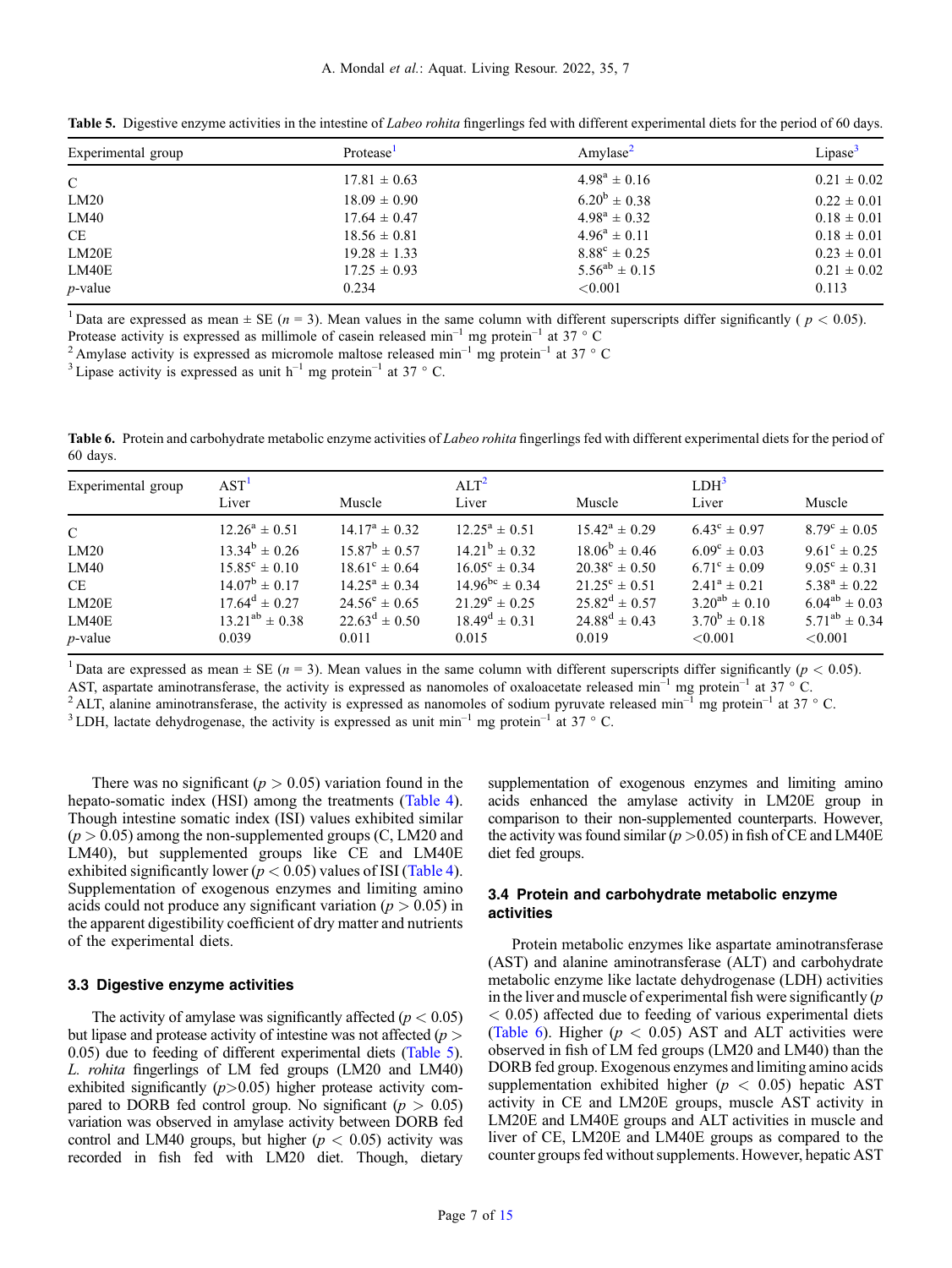| Experimental group | SOD <sup>1</sup>             | CAT <sup>2</sup>         |                 |                 |  |
|--------------------|------------------------------|--------------------------|-----------------|-----------------|--|
| Liver              | Gill                         | Liver                    | Gill            |                 |  |
| $\mathcal{C}$      | $20.49^d \pm 0.36$           | $25.81^{bc} \pm 0.88$    | $2.60 \pm 0.58$ | $0.34 \pm 0.01$ |  |
| LM20               | $19.41^{\text{cd}} \pm 0.20$ | $20.62^a \pm 0.68$       | $2.44 \pm 0.56$ | $1.39 \pm 0.50$ |  |
| LM40               | $18.34^{bc} \pm 0.25$        | $20.94^a \pm 0.74$       | $1.74 \pm 0.56$ | $2.83 \pm 0.12$ |  |
| CE                 | $17.06^b \pm 0.50$           | $27.48^{\circ} \pm 0.17$ | $2.85 \pm 0.27$ | $1.94 \pm 0.68$ |  |
| LM20E              | $15.10^a \pm 0.08$           | $21.80^a \pm 0.95$       | $2.78 \pm 0.34$ | $1.66 \pm 0.55$ |  |
| LM40E              | $19.01^{\circ} \pm 0.74$     | $25.10^b \pm 0.26$       | $2.68 \pm 0.57$ | $1.59 \pm 0.72$ |  |
| $p$ -value         | ${<}0.001$                   | ${<}0.001$               | 0.651           | 0.087           |  |

<span id="page-7-0"></span>Table 7. Antioxidant or oxidative stress enzymes activities of *Labeo rohita* fingerlings fed with different experimental diets for the period of 60 days.

<sup>1</sup> Data are expressed as mean  $\pm$  SE (n = 3). Mean values in the same column with different superscripts differ significantly (p < 0.05). SOD, superoxide dismutase, the activity is expressed as 50% inhibition of epinephrine auto-oxidation min<sup>-1</sup> mg protein<sup>-1</sup> at 37 ° C.<br><sup>2</sup> CAT, catalase, the activity is expressed as nanomoles H<sub>2</sub>O<sub>2</sub> decomposed min<sup>-1</sup>

Table 8. Haematological, haemato-biochemical and immunological parameters of *Labeo rohita* fingerlings fed with different experimental diets for the period of 60 days.

| Experimental group | Hb <sup>1</sup><br>$(g \, dL^{-1})$ | TEC <sup>2</sup><br>$(\times 10^6 \text{ mm}^{-3})$ | T <sup>1</sup> C <sup>3</sup><br>$(\times 10^3 \text{ mm}^{-3})$ | STP <sup>4</sup><br>$(g \, dL^{-1})$ | SAlb <sup>5</sup><br>$(g \, dL^{-1})$ | SGlob <sup>6</sup><br>$(g \, dL^{-1})$ | $SA:G^7$        | NBT <sup>8</sup><br>$OD_{620 \text{ nm}}$ |
|--------------------|-------------------------------------|-----------------------------------------------------|------------------------------------------------------------------|--------------------------------------|---------------------------------------|----------------------------------------|-----------------|-------------------------------------------|
| $\mathcal{C}$      | $6.47 \pm 0.09$                     | $1.70 \pm 0.01$                                     | $225^{\rm b} \pm 4.05$                                           | $3.89 \pm 0.09$                      | $1.35 \pm 0.01$                       | $2.53 \pm 0.10$                        | $0.54 \pm 0.03$ | $0.24^a \pm 0.00$                         |
| LM20               | $6.13 \pm 0.15$                     | $1.60 \pm 0.03$                                     | $212^b \pm 5.02$                                                 | $3.87 \pm 0.09$                      | $1.39 \pm 0.03$                       | $2.49 \pm 0.10$                        | $0.56 \pm 0.03$ | $0.27^a \pm 0.02$                         |
| LM40               | $7.30 \pm 0.44$                     | $1.86 \pm 0.08$                                     | $246^{\circ} \pm 10.01$                                          | $3.81 \pm 0.04$                      | $1.40 \pm 0.03$                       | $2.42 \pm 0.03$                        | $0.58 \pm 0.01$ | $0.36^b \pm 0.01$                         |
| CE.                | $5.77 \pm 0.24$                     | $1.49 \pm 0.04$                                     | $174^a \pm 2.84$                                                 | $3.85 \pm 0.06$                      | $1.38 \pm 0.03$                       | $2.47 \pm 0.05$                        | $0.56 \pm 0.01$ | $0.37^b \pm 0.03$                         |
| LM20E              | $6.60 \pm 0.85$                     | $1.74 \pm 0.20$                                     | $264^{\circ} \pm 12.60$                                          | $3.99 \pm 0.02$                      | $1.44 \pm 0.04$                       | $2.55 \pm 0.05$                        | $0.56 \pm 0.03$ | $0.43^{\circ} \pm 0.01$                   |
| LM40E              | $6.57 \pm 0.12$                     | $1.75 \pm 0.01$                                     | $220^{\rm b} \pm 4.40^{\rm c}$                                   | $4.01 \pm 0.02$                      | $1.37 \pm 0.05$                       | $2.64 \pm 0.05$                        | $0.52 \pm 0.03$ | $0.39^{bc} \pm 0.00$                      |
| <i>p</i> -value    | 0.246                               | 0.157                                               | ${<}0.001$                                                       | 0.200                                | 0.580                                 | 0.370                                  | 0.620           | < 0.001                                   |

<sup>1</sup> Data are expressed as mean  $\pm$  SE (n=3); Mean values in the same column with different superscripts differ significantly ( $p < 0.05$ ). Hb, haemoglobin

<sup>2</sup> TEC, total erythrocyte count

<sup>3</sup> TLC, total leucocyte count

<sup>4</sup> STP, serum total protein

<sup>5</sup> SAlb, serum albumin

<sup>6</sup> SGlob, serum globulin

<sup>7</sup> SA: G, serum albumin to globulin ratio

<sup>8</sup> NBT, nitrobluetetrazolium

activity of fish fed with LM40E diet was lower ( $p < 0.05$ ) as compared to non-supplemented counterpart (LM40). While, muscle AST activity in fish of DORB based CE group was similar ( $p > 0.05$ ) to non-supplemented counterpart (C, control).

Hepatic and muscle LDH activity exhibited a nonsignificant ( $p > 0.05$ ) relationship among the non-supplemented groups (Control, LM20 and LM40). However, exogenous enzymes and limiting amino acids supplemented groups (CE, LM20E and LM40E) exhibited significantly ( $p <$ 0.05) lower hepatic and muscle LDH activities as compared to the counter groups fed without supplements ([Table 6](#page-6-0)).

## 3.5 Activities of antioxidant or oxidative stress enzymes

Fish fed with LM based LM20 and LM40 diets lowered (p  $<$  0.05) the hepatic and gill SOD activities than the DORB fed C group (Table 7). Likewise, dietary supplementation of exogenous enzymes and limiting amino acids lowered ( $p <$ 0.05) the hepatic SOD activity in CE and LM20E groups. Both hepatic and gill CAT activities exhibited with a nonsignificant ( $p > 0.05$ ) relationship among the treatment groups.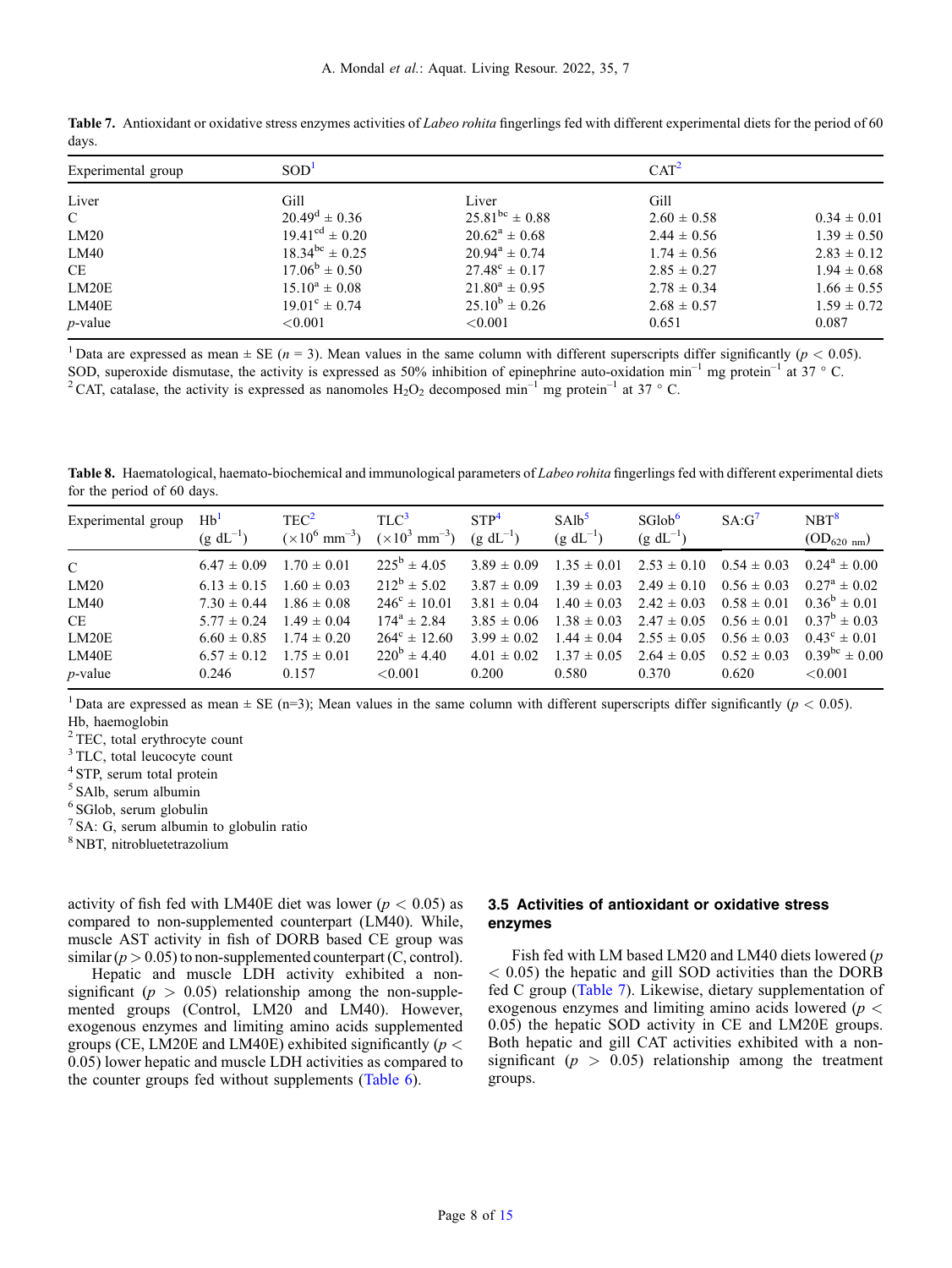| Ingredients                   | $Diet1$ (experimental group) |                  |              |          |          |          |  |  |
|-------------------------------|------------------------------|------------------|--------------|----------|----------|----------|--|--|
|                               | C                            | LM20             | LM40         | CE       | LM20E    | LM40E    |  |  |
| De-fatted soybean meal        | 6.44                         | 5.2              | 3.96         | 6.6      | 5.31     | 4.13     |  |  |
| Groundnut oil cake            | 9                            | 9                | 9            | 9        | 9        | 9        |  |  |
| Wheat flour                   | 0.5                          | 1.29             | 2.07         | 0.32     | 1.17     | 1.92     |  |  |
| De-oiled rice bran            |                              | 2.5              | $\Omega$     | 5        | 2.5      | 0        |  |  |
| Mixed leaf meal               | 0                            | 0.6              | 1.2          | $\theta$ | 0.6      | 1.2      |  |  |
| Sunflower oil                 | 1.6                          | 1.6              | 1.6          | 1.6      | 1.6      | 1.6      |  |  |
| Fish oil                      | 2.9                          | 2.9              | 2.9          | 2.9      | 2.9      | 2.9      |  |  |
| Vitamin-mineral mix           | 1.26                         | 1.26             | 1.26         | 1.26     | 1.26     | 1.26     |  |  |
| Betaine                       | 0.75                         | 0.75             | 0.75         | 0.75     | 0.75     | 0.75     |  |  |
| Choline chloride              | 0.06                         | 0.06             | 0.06         | 0.06     | 0.06     | 0.06     |  |  |
| Carboxymethyl cellulose       | 2.1                          | 2.1              | 2.1          | 2.1      | 2.1      | 2.1      |  |  |
| Butylated hydroxytoluene      | 0.04                         | 0.04             | 0.04         | 0.04     | 0.04     | 0.04     |  |  |
| Exogenous enzyme              | $\Omega$                     | $\mathbf{0}$     | $\mathbf{0}$ | 0.75     | 0.75     | 0.75     |  |  |
| DL-Methionine                 |                              | $\mathbf{0}$     | $\mathbf{0}$ | 0.36     | $\theta$ | $\Omega$ |  |  |
| L-Lysine                      |                              | $\boldsymbol{0}$ | $\theta$     | 0.28     | 0.2      | 0.3      |  |  |
| Processing charges            | 1.5                          | 1.5              | 1.5          | 1.5      | 1.5      | 1.5      |  |  |
| Cost (INR/Rs. $kg^{-1}$ diet) | 31.14                        | 28.79            | 26.44        | 32.51    | 29.74    | 27.50    |  |  |

Table 9. Economic evaluation of all the experimental diets.

<sup>1</sup>C, Control with 0 g kg<sup>-1</sup> mixed leave meal (LM) and 400 g kg<sup>-1</sup> de-oiled rice bran (DORB); LM20, 200 g kg<sup>-1</sup> LM in replacement of 50% DORB; LM40, 400 g kg<sup>-1</sup> LM in replacement of 100% DORB; CE, Control diet supplemented with 1 g kg<sup>-1</sup> xylanase and cellulase enzyme mixture; LM20E, LM20 diet supplemented with 1 g kg<sup>-1</sup> xylanase and cellulase enzyme mixture; LM40E, LM40 diet supplemented with 1 g kg<sup>-1</sup> xylanase and cellulase enzyme mixture.

## 3.6 Haematological, haemato-biochemical and immunological parameters

Haematological indices such as total erythrocyte counts (TEC) and haemoglobin (Hb) contents were independent of dietary treatment groups ( $p > 0.05$ ). Fish fed with LM40E diet exhibited higher ( $p < 0.05$ ) total leucocyte count (TLC) and nitrobluetetrazolium (NBT) value than control and LM20 groups, however it was found similar ( $p > 0.05$ ) between these two groups ([Table 8\)](#page-7-0). Maximum ( $p < 0.05$ ) and minimum TLC was observed in supplemented fed groups LM20E and CE, respectively. NBT values were significantly ( $p < 0.05$ ) higher in supplement fed groups (CE, LM20E and LM40E) than nonsupplement fed groups (C, LM20 and LM40). However, serum proteins concentrations and A:G ratio remains similar ( $p >$ 0.05) in fish of various treatments.

#### 3.7 Economic evaluation of the experimental diets

Estimated costs (INR  $kg^{-1}$ ) of the experimental diets were presented in Table 9. Inclusion of 400 g  $kg^{-1}$  LM (LM40, INR  $26.44 \text{ kg}^{-1}$ ) resulted in 15.10% cost reduction (INR 4.7 kg<sup>-1</sup>) diet) in comparison to DORB based C diet (INR 31.14 kg<sup>-1</sup>).

# 4 Discussion

In the present study, among the three leaf meals, higher levels of total tannin and total oxalate were found in I. aquatica leaf meal, while H. spinosa leaf meal contained higher levels of alkaloid and phytic acid. Therefore, mixing of leaf meals at 1:1:1 ratios diluted the ANFs and were found within the tolerable limit (<2 g 100  $g^{-1}$ , <0.5 g 100  $g^{-1}$  and <500 mg

100 g–<sup>1</sup> , respectively) of fish [\(Francis et al., 2001;](#page-12-0) [Rahman](#page-13-0) [et al., 2013\)](#page-13-0). Higher levels of ANFs are toxic to fish and known to hinder nutrient bioavailability [\(Maiti et al., 2019\)](#page-12-0). Replacement of any aquafeed ingredient by targeted ingredient especially plant based one should be based on the essential amino acid profile, which influences the quality of dietary protein [\(Kaushik et al., 1995;](#page-12-0) [Sahoo et al., 2020\)](#page-13-0). In our study, it was observed that the essential amino acid profile was comparable, although levels of NEAAs like aspartic acid and glutamic acids in LM were much lower than DORB ([Ranjan](#page-13-0) [et al., 2018a](#page-13-0)). Moreover, most of the plant-based aquafeed are deficient in lysine and methionine [\(Sardar et al., 2009](#page-13-0)). In this study, control diet (C) was deficit in lysine and methionine but LM20 and LM40 diet exhibited the deficiency of lysine. Therefore, L-lysine and DL-methionine were supplemented in CE, and L-lysine was supplemented in both LM20E and LM40E diet to fulfill the amino acid requirement of L. rohita ([Sardar et al., 2009](#page-13-0), [Ranjan et al., 2018b](#page-13-0)). Simultaneously, the diets were supplemented with 1 g  $kg^{-1}$  exogenous enzyme blend (xylanase and cellulase).

The in vitro protein digestibility (IVPD) of LM was found to be 28.42%, which was slightly higher than IVPD (26.72%) of single leaf (H. spinosa) meal ([Maiti et al., 2019](#page-12-0)), but comparable with the IVPD (29.95%) of DORB [\(Udo and](#page-13-0) [Umoren, 2011](#page-13-0)). The evaluation of feed digestibility of ingredients is crucial for aquafeed development ([Glencross](#page-12-0) [et al., 2007\)](#page-12-0). In our present study, L. rohita fed with LM containing diets did not altered apparent digestibility coefficient (ADC) of dry matter (ADCDM) than DORBbased control group, suggesting optimum utilization of DORB and LM mediated nutrients and energy in the carp diet [\(Maiti](#page-12-0) [et al., 2019\)](#page-12-0). Further low ANFs (total tannin, total oxalate and phytic acid) levels in LM based diets that were further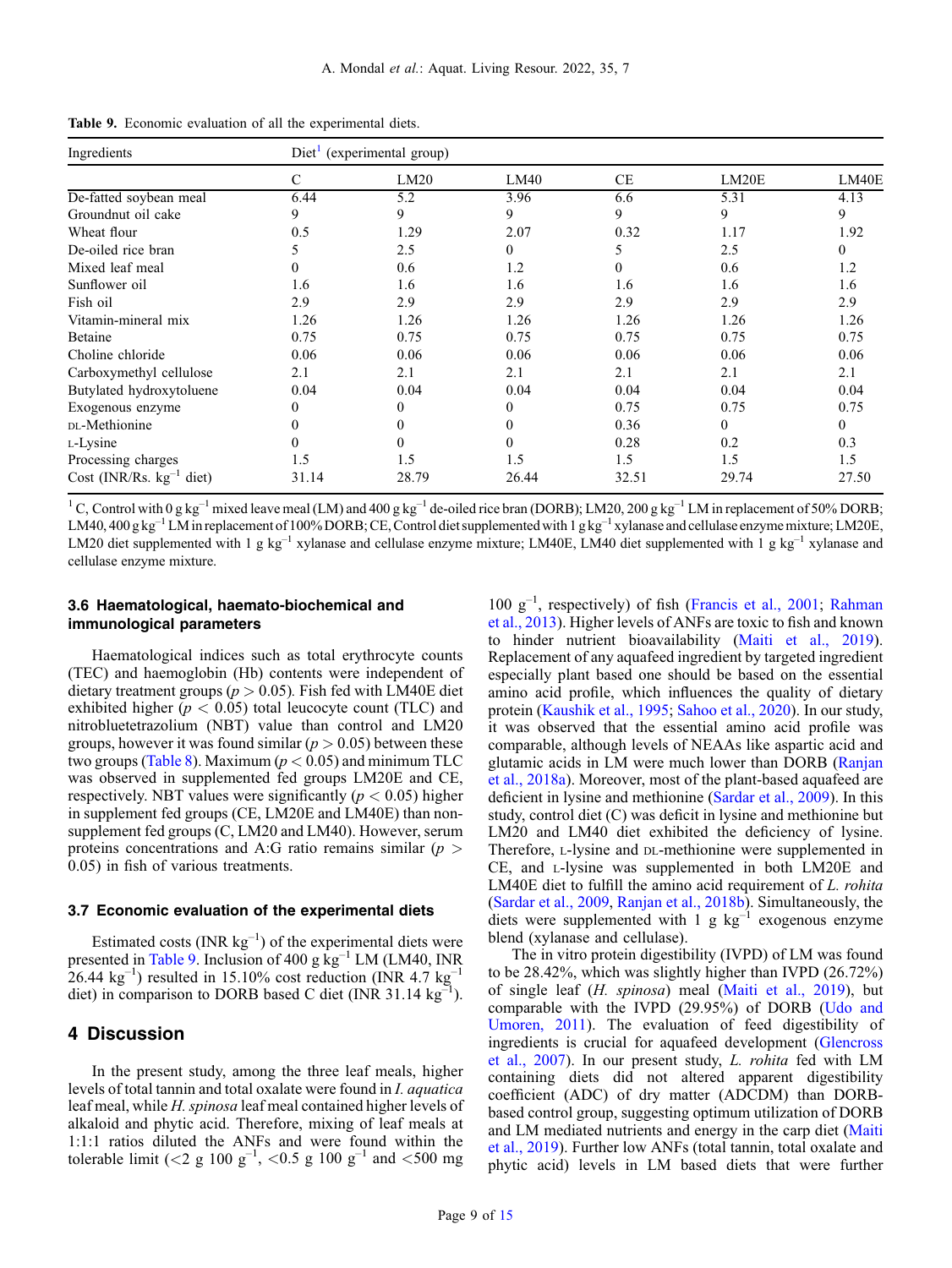enhanced with exogenous carbohydrases (xylanase plus cellulase) and limiting amino acids supplementation probably through enhancing the crude fibre digestibility. [Sardar et al.](#page-13-0) [\(2009\)](#page-13-0) also reported that nutrient digestibility of plant based carp diet could be enhanced through supplementation of exogenous enzymes.

Under the ample presence of non-protein energy sources in feed like lipids and carbohydrates, amino acids from protein supports growth of fish by production and retention of muscle protein ([Maiti et al., 2019\)](#page-12-0). In our study, 400 g  $kg^{-1}$  inclusion of LM (LM40 group) did not affected the nutrient utilization (PER) and growth performance (FBW, WG%, and SGR) in fish fed with DORB-based C diet. FCR value of 400 g  $kg^{-1}$  LM fed group was also lower than the DORB-based C group. This observation indicates that LM could be incorporated at  $400 \text{ g kg}^{-1}$  inclusion level in the diet without compromising the growth performance and nutrient utilization of fish. So far, no reports are available to evaluate the dietary effect of mixed leaf meal in fish on growth and nutrient utilization. However, several studies reported that leaf meal prepared from sweet potato leaf, H. spinosa and arhar, Cajanus cajan respectively could be incorporated in the carp diet up to 300 g  $kg^{-1}$  without any detrimental result on the nutrient utilization, feed conversion and growth of fish ([Meshram et al., 2018;](#page-13-0) [Maiti](#page-12-0) [et al., 2019](#page-12-0); [Rani et al., 2021\)](#page-13-0). Similarly, leaf meals from other terrestrial and aquatic plants like Moringa oleifera ([Yuangsoi](#page-14-0) [and Masumoto, 2012;](#page-14-0) [Arsalan et al., 2016;](#page-11-0) [Shahzad et al.,](#page-13-0) [2016](#page-13-0); [Hussain et al., 2018\)](#page-12-0), Medicago sativa [\(Vhanalakar and](#page-14-0) [Muley, 2015](#page-14-0)), fermented Eichhornia crassipes ([El-Sayed,](#page-11-0) [2003](#page-11-0)), and duckweeds ([Mohapatra and Patra, 2013](#page-13-0)) etc. could be incorporated in aquafeed with replacement of conventional feed ingredients without compromising the performance of fish. Further, the supplementation of 1 g  $kg^{-1}$  exogenous carbohydrases (xylanase and cellulase mixture) and limiting amino acids to DORB and LM-based diets significantly improved the nutrient utilization, feed conversion and growth of fish. Highest growth performance were recorded in LM20E fed group which might be related to maximum utilization of dietary fibre for energy production and balancing of essential amino acids to synthesize more body protein leading to higher growth. In the similar line, [Ranjan et al. \(2018b\)](#page-13-0) and [Castillo](#page-11-0) [and Gatlin \(2015\)](#page-11-0) reported that supplementation of exogenous carbohydrases could enhance the digestibility and utilization of dietary nutrients leading to increased growth of fish and that could be further assisted by dietary supplementation of limiting amino acids ([Sardar et al., 2009\)](#page-13-0). However, growth retardation was recorded in LM40 groups than LM20 groups attributed to little higher level of alkaloids in these diets. Alkaloids in small amount can act as growth promoter but little higher amount can alter brain functioning and growth retardation in fish [\(Maiti et al., 2019\)](#page-12-0).

The body indices like HSI and ISI indicates fish metabolism along with efficiency of digestive enzymes secretion, digestion, absorption and assimilation of nutrients, health status of liver and intestine ([Ighwela et al., 2014;](#page-12-0) [Haque](#page-12-0) [et al., 2021](#page-12-0)). In our study, though ISI exhibited with a nonsignificant relationship among the non-supplemented groups, supplementation of exogenous carbohydrases and limiting amino acids significantly decreased the ISI values in the fish of CE and LM40E groups as compared to the counter groups fed without supplements. However, ISI of LM20E supplemented

group did not vary significantly with its non-supplemented groups. Similar to our observation, no significant variation of ISI value was found between DORB fed control and sweet potato leaf meal fed groups [\(Sereewatthanawut et al., 2008\)](#page-13-0).

Regulation and functioning of digestive enzymes depends upon the nutrient profile of feed ([Fernandez et al., 2001\)](#page-11-0). The Digestive enzymes break the complex nutrients to simple one making them available either for maintenance and growth or for energy production in fish ([Lemieux et al., 1999\)](#page-12-0). Feeding plant-based diet to fishes influence the digestive enzymes activities and these are related to presence of ANFs and insoluble fibre ([Olude et al., 2021](#page-13-0)). In our study, irrespective of exogenous carbohydrases and limiting amino acids supplementation, protease activity was not altered in LM fed groups. Whereas, amylase activities were significantly enhanced in fish due to feeding of 200 g  $kg^{-1}$  LM irrespective of exogenous carbohydrases and limiting amino acids supplementation. This might be due to presence of higher digestible carbohydrate in the gut of the fish. Similarly, feeding of H. spinosa leaf meal irrespective of exogenous carbohydrases supplementation did not cause any significant change in protease activity compared to DORB fed group [\(Maiti et al., 2019](#page-12-0)). But, author observed significantly higher amylase activity in rohu fingerlings at  $200 \text{ g kg}^{-1}$  inclusion of leaf meal supplemented with exogenous carbohydrases which is in agreement with our results. However, feeding of exogenous carbohydrases supplemented plant based diets to rohu fingerlings significantly enhanced the protease and amylase activities ([Ranjan](#page-13-0) [et al., 2018a](#page-13-0)). Moreover, [Mondal et al. \(2012\)](#page-13-0) found that the  $\alpha$ -amylase activity was significantly increased in *Labeo bata* due to feeding of 650 g  $kg^{-1}$  of mulberry leaf meal containing diet. However, lipase activity was found similar ( $p > 0.05$ ) in fish of various treatments. Similarly, [Nottanalan et al. \(2021\)](#page-13-0) did not found any significant variation of lipase activity among the L. rohita of DORB fed control and Pisum sativum leaf meal fed groups irrespective of exogenous carbohydrases supplementation. However, significant improvement was reported in lipase activity in L. rohita due to feeding of exogenous carbohydrases and limiting amino acids supplemented plant based diet [\(Ranjan et al., 2018a\)](#page-13-0).

AST and ALT are crucial transaminases for the production of new tissue protein towards growth of the fishes ([Shamna](#page-13-0) [et al., 2015](#page-13-0)). In this current study, hepatic and muscle AST and ALT activities in fish fed with LM based diet was significantly higher as compared to DORB based control diet with highest activity in LM40 fed group. An increase in AST and ALT activities were related to synthesize the new amino acids to support the growth. While elevated aminotransferase activities in LM40 fed group was an indication of imbalance amino acids composition. Dietary supplementation of exogenous carbohydrases and limiting amino acids significantly enhanced the hepatic and muscle AST and ALT activities in L. rohita as compared to the counter groups fed without supplements. In agreement to our observation, [Garg et al. \(2019\)](#page-12-0) reported significantly higher hepatic AST and ALT activity with higher growth trend in rohu fingerlings fed with Houttuynia chordata leaf meal containing diet. In contrast, non-significant change of hepatic and muscle AST and ALT activities in L. rohita was due to feeding ofH. spinosa leaf meal containing diet [\(Maiti et al., 2019](#page-12-0)). Feeding H. spinosa leaf meal supplemented with exogenous carbohydrases enhanced the AST and ALT activities in muscle in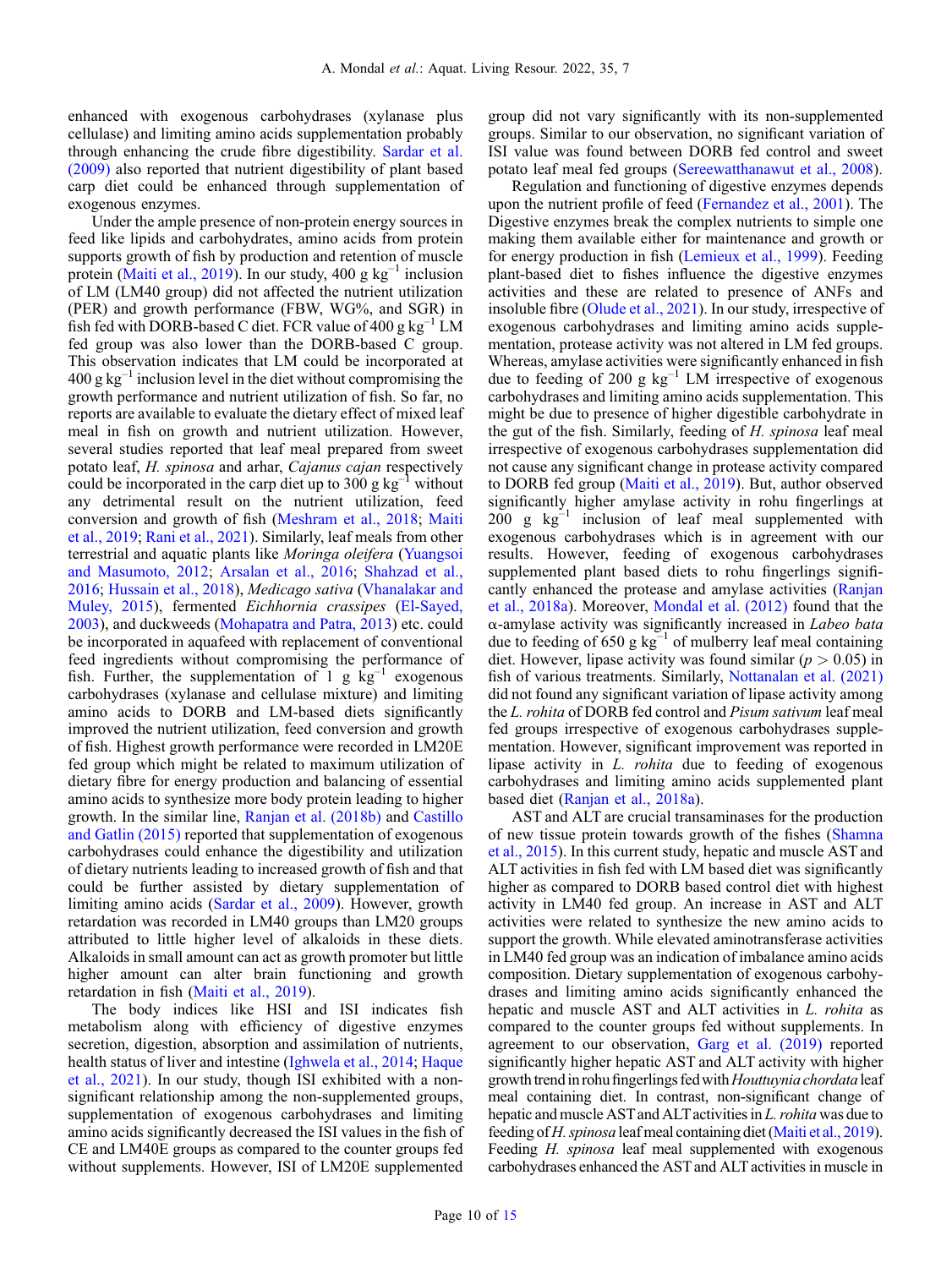L. rohita and concluded that exogenous carbohydrases enhanced the utilization of non-soluble fibre and made them available to fulfill the energy satiation of fish, which improve the utilization of amino acids for protein accretion [\(Maiti et al., 2019](#page-12-0)). Similarly, [Ranjan et al. \(2018a\)](#page-13-0) found that feeding of plant-based diet supplemented with exogenous carbohydrases and limiting amino acids could enhance the muscle ASTand hepatic and muscle ALT activities in L. rohita.

Tissue lactate dehydrogenase (LDH) activity is considered as stress indicator in animals including fish ([Jana et al., 2021b\)](#page-12-0) Thus, higher LDH activity indicates the stress condition of fish, in which more amino acids degrades to satiate the high energy demand rather than new protein synthesis for growth [\(Maiti](#page-12-0) [et al., 2019](#page-12-0)). Under oxidative stress mediated tissue hypoxic condition, pyruvate, the glycolysis end product instead of catabolizing via Krebs's cycle, is catabolized to lactate by LDH to supply energy in fish ([Murray et al., 2000\)](#page-13-0). In our study, dietary LM did not switch the LDH activities (liver and muscle) in C, LM20 and LM40 fed groups. It suggests that there was no shift of metabolism from aerobic to anaerobic condition. While, LDH activities decreased when fed with LM based diets supplemented with exogenous carbohydrases. It suggests that supplementation of exogenous carbohydrases and limiting amino acids enhance the nutritional profile of experimental diets, and are in corroboration with enhanced growth.

Oxidative stress of the organism arises when levels of reactive oxygen species (ROS) elevated, which may be mediated through either dietary (ANFs, high fibre content, feed deprivation or starvation etc.) or environmental (pollutants and bad water quality) or biological (high stocking density) factor ([Schieber and Chandel, 2014](#page-13-0); [Naseemashahul et al., 2021](#page-13-0)). Living organisms can protect themselves from the ROS with the help of antioxidant enzymes such as SOD, CAT and glutathione peroxidase (GPx) [\(Kumar et al., 2018b\)](#page-12-0). Thus, an increased activity of these enzymes is indicator of oxidative stress to living organism ([Gupta et al., 2021](#page-12-0)). In our study, significantly, lower SOD activities were observed in liver and gill tissue of fish fed with 200 and 400 g  $kg^{-1}$  LM than DORB based C group. It might be due to the scavenging effects of free radicals by leaf meal mediated antioxidants like flavonoid and tannins (Popeskovic et al., 1980). Because low concentrations of these compounds act as antioxidants, but high concentrations interfere in dietary nutrient utilization and affects the immune responses of fish ([Anand et al., 2020](#page-11-0)). It indicates that the incorporation of H. spinosa, V. mungo and I. aquatica leaf meal based LM in the carp diet up to 400 g  $kg^{-1}$  could not cause any stress mediated detrimental effect to the fish. In accordance with our finding, lower antioxidant enzymes activities also reported in L. rohita fed with leaf meal based diet ([Garg et al.,](#page-12-0) [2019](#page-12-0)).

Haematological and haemato-biochemical indices are meaningful indicators of health and non-specific immune responses of animals including fish ([Houston, 1997](#page-12-0); [Abdullah](#page-11-0) [et al., 2013](#page-11-0); [Karmakar et al., 2021\)](#page-12-0). Here, haematobiochemical parameters of fish did not altered among the treatments. Dietary LM at 400 g  $kg^{-1}$  inclusion level caused significant enhancement of TLC in rohu fingerlings. However, exogenous carbohydrases and limiting amino acids supplementation could not induce any further significant increment of this parameter. Enhanced TLC count in the blood up to certain limit is the indicator of enhanced innate or non-specific immunity of fish as they are the important component of fish immune system like lymphocytes to prevent the pathogens [\(Chen et al., 2013](#page-11-0)). In our study, increased TLC in the 400 g  $kg^{-1}$  LM group might be due to the action of dietary LM mediated low levels of alkaloids, flavonoid and tannins [\(Popeskovic et al., 1980\)](#page-13-0). Similar reports concluded the significant enhancement of TLC in L. rohita fed with various leaf meals [\(Das et al., 2009](#page-11-0); [Garg et al., 2019;](#page-12-0) [Nottanalan et al., 2021](#page-13-0)).

During respiratory burst of phagocytes, there is a generation of ROS or species with powerful microbicidal activity to kill the pathogens (Neumann et al., 2001; Babior and Bunn, 2005; [Saha](#page-12-0) [et al., 2021](#page-12-0)). Thus, phagocytes are considered as the cellular components of innate immunity and increased NBT value indicates the improved immune status of fish [\(Maiti et al., 2021](#page-12-0)). In the present study, dietary LM at  $400 \text{ g kg}^{-1}$  inclusion level in replacement of 100% DORB attributed significant enhancement of NBT value in fish, but there was no further significant change of this parameter due to the action of dietary supplemented exogenous carbohydrases and limiting amino acids. With the agreement of our finding, [Kumala et al. \(2018\)](#page-12-0) reported significantly higher NBT of phagocytes in *O. niloticus* fed with algae and fungi. On the other hand, CE and LM20E fed groups exhibited significantly the higher NBT values compared to nonsupplemented counterparts and concluded that exogenous carbohydrases supplemented plant based diet could improve NBT value in fish. In context of the present economics of the experimental diets, LM based diets decreased the cost by Rs. 4.7/kg (15.10 % cost reduction) in comparison to DORB based diets and thus attributed to higher production and profit to the farmers.

## 5 Conclusions and perspectives

Dietary mixed leaf meal (LM, H. spinosa, V. mungo, and I. aquatica in 1:1:1 ratio) affected the growth performance, feed conversion, digestive enzyme and metabolic enzyme activities in L. rohita fingerlings. Maximum growth performance indices were achieved in rohu fingerlings fed with 200 g  $kg^{-1}$  LM based diet, however, these were similar in DORB based C and LM40 fed groups. Dietary supplementation of exogenous carbohydrases and limiting amino acids enhanced the growth rates and feed conversion indices. Amylase and aminotransaminase activities were positively related with growth indices. Stress enzymes, superoxide dismutase activities were lower in LM fed groups while lactate dehydrogenase activity was independent of dietary treatments. Feeding of 200 g  $kg^{-1}$  LM with dietary supplementation of 1 g  $kg^{-1}$ exogenous xylanase and cellulase mixture along with  $0.98$  g kg<sup>-1</sup> L-lysine exhibited bestthe growth performance, feed conversion, digestive and metabolic enzymes profile in fish. Based on the results, the complete substitution of DORB with mixed leaf meal (LM, H. spinosa, V. mungo, and I. aquatica in 1:1:1 ratio) in the diet of L. rohita fingerlings is recommended.

Acknowledgments. The first author is grateful to Indian Council of Agricultural Research (ICAR) for providing grant for theM.F. Sc. programme. The authors are thankful to Director and Vice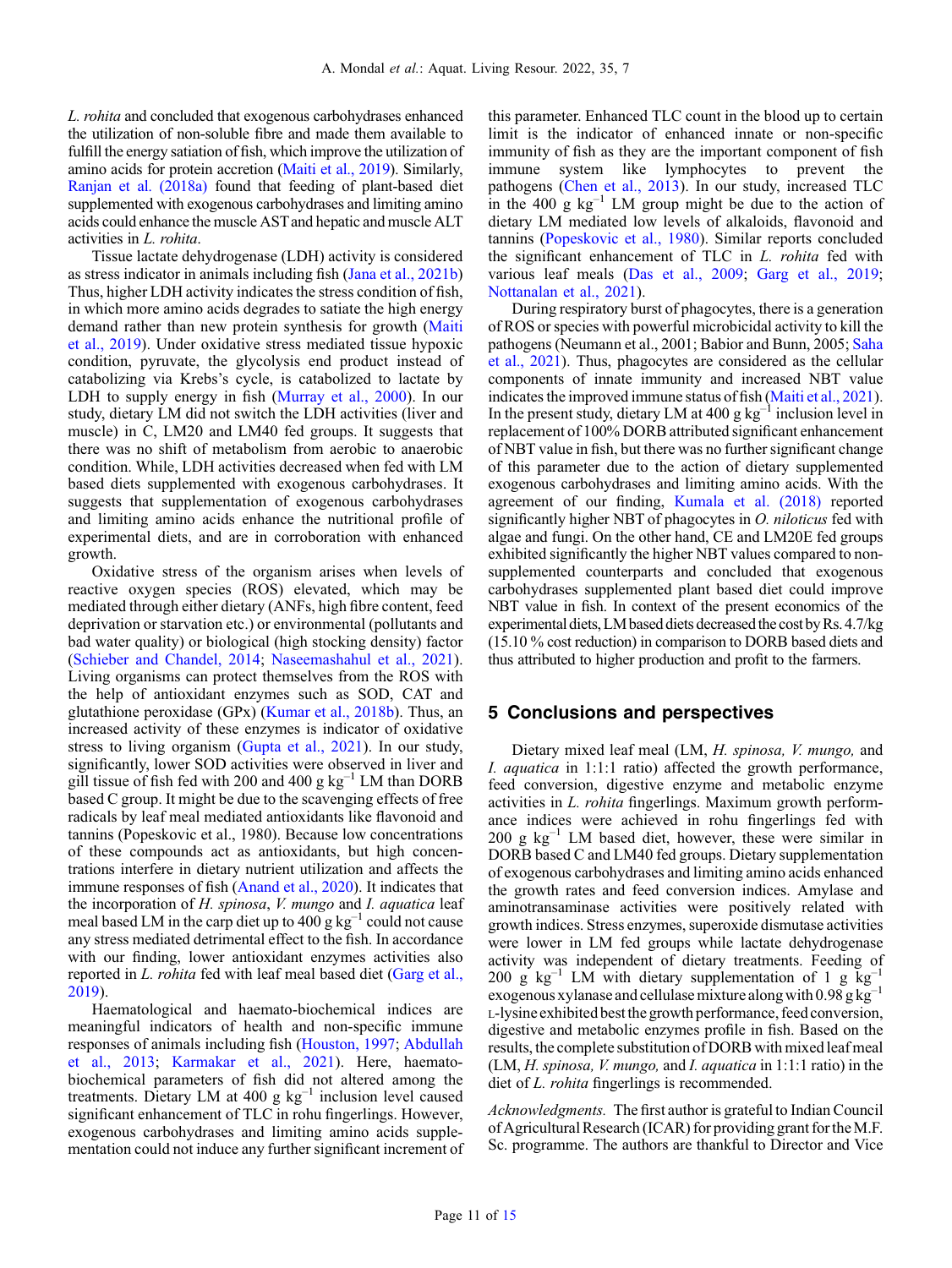<span id="page-11-0"></span>Chancellor, ICAR-Central Institute of Fisheries Education (ICAR-CIFE), India for providing the necessary infrastructural and financial facilities for completing this research.

## Funding

Indian Council of Agricultural Research (ICAR).

## Ethical approval

The animals used in present study were handled as per the standard procedure approved by Committee-Ethics and Animal Care of ICAR-Central Institute of Fisheries Education, Mumbai, India and The CPCSEA (Committee for the Purpose of Control and Supervision of Experiments on Animals), Ministry of Environment and Forests (Animal Welfare Division), India.

# Conflict of interest

The authors declare that they have no known competing financial interests or personal relationships that could have appeared to influence the work reported in this paper.

## Data accessibility statement

The data that support the findings of this study are available from the corresponding author upon reasonable request.

## Author contributions

Anakhy Mondal: Investigation, validation, software and original draft preparation. Parimal Sardar: Methodology, visualization, validation, review and editing of manuscript. Manish Jayant: Data curation, validation and editing of manuscript. Shamna N: Formal analysis, data visualization validation and manuscript editing. Gopika Radhakrishnan: Investigation, validation and software. Prasanta Jana: Formal analysis, data curation, review and editing of manuscript. Narottam Prasad Sahu: Conceptualization, supervision, reviewing and editing of manuscript.

# **References**

- Abdullah S, Omar N, Yusoff SM, Obukwho EB, Nwunuji TP, Hanan L, Samad J. 2013. Clinicopathological features and immunohistochemical detection of antigens in acute experimental Streptococcus agalactiae infection in red tilapia (Oreochromis spp.). SpringerPlus 2: 286.
- Acamovic T, Brooker JD. 2005. Biochemistry of plant secondary metabolites and their effects in animals. Proc Nutr Soc 64: 403–412.
- Achakzai AKK, Habibullah BHS, Wahid MA. 2012. Effect of nitrogen fertilizer on the growth of mung bean [Vigna radiata (L.) Wilczek] grown in Quetta. Pak J Bot 44: 981–987.
- Ahmad Z, Deo AD, Kumar S, Ranjan A, Aklakur M, Sahu NP. 2019. Effect of replacement of de-oiled rice bran with sweet potato leaf meal on growth performance, digestive enzyme activity and body composition of Labeo rohita (Hamilton, 1822). Indian J Fish 66: 73–80.
- Ali H, Haque MM, Chowdhury MMR, Shariful MI. 2009. In vitro protein digestibility of different feed ingredients in Thai koi (Anabas testudineus). J Bangladesh Agril Univ 7: 205–210.
- Anand G, Srivastava PP, Varghese T, Sahu NP, Harikriskna V, Xavier M, Jahan I, Patro D. 2020. Sesbania aculeata leaf meal as replacer of de-oiled rice bran in aquaculture feed: Growth, IGF-1 expression, metabolic and biochemical responses in Cyprinus carpio (Linnaeus 1758). Aquac Res 51: 2483–2494.
- AOAC. 1995. Official Methods of Analysis Association of official Analytical Chemists, 16th edn., Washington, DC: AOAC.
- APHA. 2005. Standard Methods for the Examination of Water and Wastewater, edited by L.S. Clesceri, A.E. Greenberg, A.D. Eaton, E.W. Rice and M.A.H. Franson. Washington, DC: American Public Health Association, American Water Works Associations, Water Environment Federation.
- Arsalan MZH, Hussain SM, Asrar M, Anwar H, Rehan MMH, Shahzad MM, Riaz D, Ahmad N, Wahab N. 2016. Effects of Moringa oleifera leaf meal (MOLM) based diets on carcass composition and hematology of Labeo rohita fingerlings. J Biodiv Environ Sci 9: 214–223.
- Castillo S, Gatlin D.M. III 2015. Dietary supplementation of exogenous carbohydrase enzymes in fish nutrition: a review. Aquaculture 435: 286–292.
- Chen YH, Fang SW, Jeng SS. 2013. Zinc transferrin stimulates red blood cell formation in the head kidney of common carp (Cyprinus carpio). Comp Biochem Physiol A Mol Integr Physiol 166: 1–7.
- Cherry IS, Crandall Jr LA. 1932. The specificity of pancreatic lipase: its appearance in the blood after pancreatic injury. Am J Physiol 100: 266–273.
- Chinma C, Igyor MA. 2007. Micronutrients and anti-nutritional contents of selected tropical vegetables grown in South East, Nigeria. Niger Food J 25: 111–116.
- Cho CY. 1979. Apparent digestibility measurement in feedstuffs for rainbow trout. In Proc. World Symposium on Finfish Nutrition and Fishfeed Technology, Vol. I.I. pp. 239–247.
- DARE (Department of Agriculture Research and Education). 2021. Annual report, Indian Council of Agricultural Research, Govt. of India.
- Das BK, Pradhan J, Sahu S. 2009. The effect of Euglena viridis on immune response of rohu, Labeo rohita (Ham.). Fish Shellfish Immunol 26: 871–876.
- Day RA, Underwood AL. 1986. Quantitative analysis, 5th edn. Practice Hall publication, 701.
- Drapeau G. 1974. Protease from Staphylococcus aureus. Method Enzymol 45: 469–475.
- El-Sayed AFM. 2003. Effects of fermentation methods on the nutritive value of water hyacinth for Nile tilapia Oreochromis niloticus (L.) fingerlings. Aquaculture 218(1-4): 471–478.
- FAO. 2017. National aquaculture overview: India. Country profile fact sheets. FAO Fisheries and Aquaculture Department, FAO, Rome. [http://www.fao.org/](http://www.fao.org/fishery/factsheets/en)fishery/factsheets/en
- Fernandez I, Moyano FJ, Dıaz M, Martınez T. 2001. Characterization of α-amylase activity in five species of Mediterranean sparid fishes (Sparidae, Teleostei). J Exp Mar Biol Ecol 262: 1–12.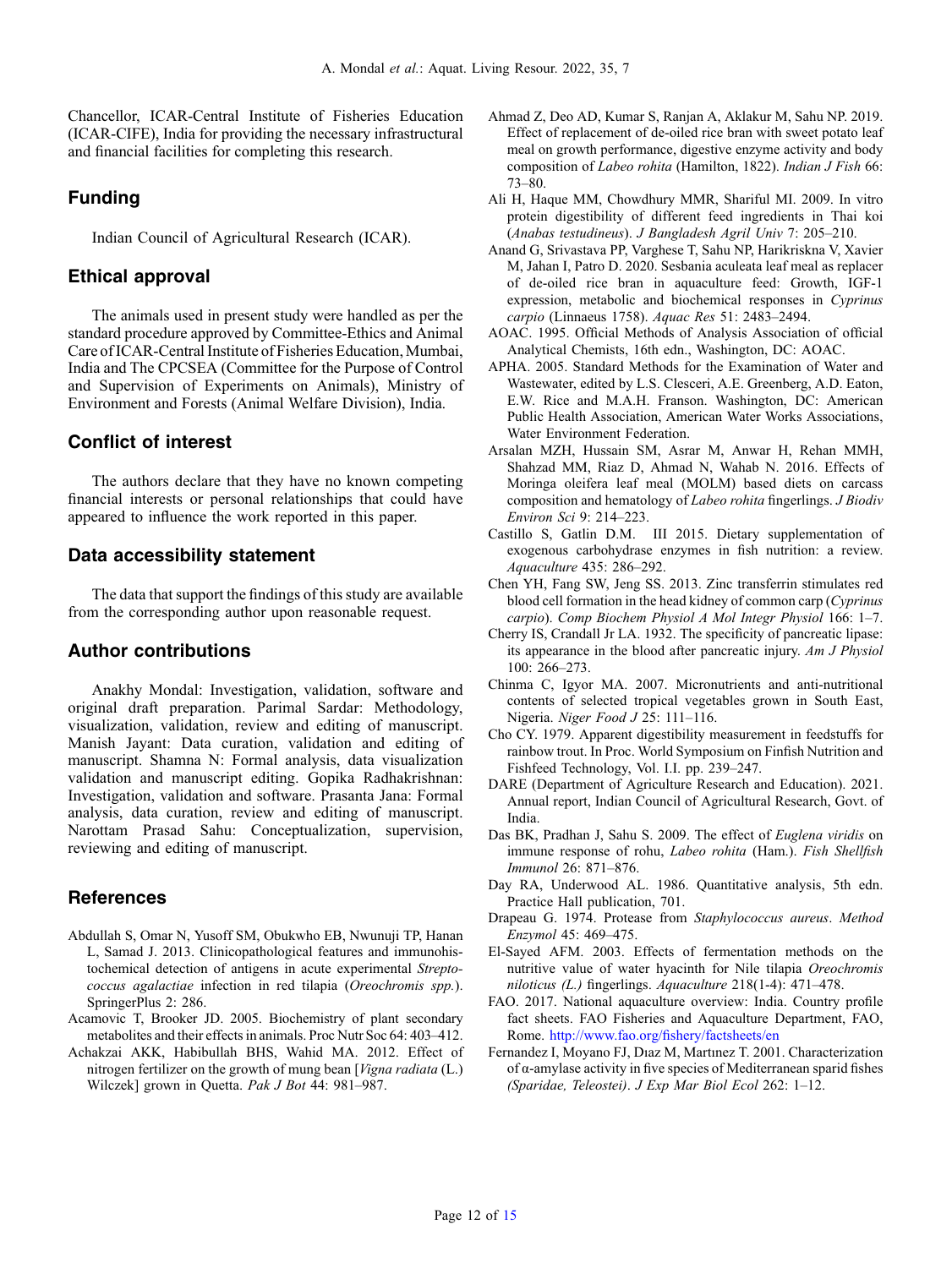- <span id="page-12-0"></span>Francis G, Makkar HP, Becker K. 2001. Antinutritional factors present in plant-derived alternate fish feed ingredients and their effects in fish. Aquaculture 199(3-4): 197–227.
- Furukawa A. 1966. On the acid digestion method for the determination of chromic oxide as anindex substance inthe study of digestibility of fish feed. Nippon Suisan Gakkaishi 32: 502–506.
- Garg CK, Sahu NP, Shamna N, Deo AD, Fawole FJ, Kumar S, Maiti MK. 2019. Effect of dietary Houttuynia cordata leaf meal and leaf extract on the growth performance, nutrient utilization and expression of IGF‐I gene in Labeo rohita. Aquacult Nutr 25: 702–711.
- Glencross BD, Booth M, Allan GL. 2007. A feed is only as good as its ingredients – a review of ingredient evaluation strategies for aquaculture feeds. Aquac Nutr 13: 17–34.
- Gupta G, Srivastava PP, Gangwar M, Varghese T, Chanu TI, Gupta S, Ande MP, Krishna G, Jana P. 2021. Extra-fortification of zinc upsets vitellogenin gene expression and antioxidant status in female of Clarias magur brooders. Biol Trace Elem Res 1: 1–11.
- Gurung N. 2018. Expression of IGF1 and IGFBP1 gene in Labeo rohita (Hamilton, 1822) fed with Ipomoea aquatica leaf meal based diet. M.F.Sc. dissertation, ICAR-CIFE, Mumbai, India.
- Halver JE. 1976. The nutritional requirement of cultivated warm water and cold water fish species. In FAO Technical Conference on Aquaculture, 26 May Kyoto, Japan.
- Hansen AC, Hemre GI. 2013. Effects of replacing fish meal and oil with plant resources in on-growing diets for Atlantic cod Gadus morhua L. Aquac Nutr 19: 641–650.
- Haque R, Sawant PB, Sardar P, Xavier KM, Varghese T, Chadha NK, Pattanaik SS, Jana P, Naik VA. 2021. Synergistic utilization of shrimp shell waste-derived natural astaxanthin with its commercial variant boosts physio metabolic responses and enhances colouration in discus (Symphysodon aequifasciatus). Environ Nanotechnol Monit Manag 15: 100405.
- Harborne JB, Green PS. 1980. A chemotaxonomic survey of flavonoids in leaves of the Oleaceae. Bot J Linn 81: 155-167.
- Hendricks LJ. 1952. Erythrocyte counts and hemoglobin determinations for two species of suckers, genus Catostomus, from Colorado. Copeia 1952: 265–266.
- Houston AH, 1997. Are the classical hematological variables acceptable indicators of fish health?. Trans Am Fish Soc 126: 879–894.
- Hussain SM, Javid A, Hussain AI, Aslam N, Ali Q, Hussain M, Shahzad MM, Khalid A, Riaz D. 2018. Replacement of Fish Meal with Moringa oleifera Leaf Meal (MOLM) and its Effect on Growth Performance and Nutrient Digestibility in Labeo rohita Fingerlings. Pak J Zool 50: 1815–1823.
- Ighwela KA, Ahmad AB, Abol-Munafi AB, 2014. The selection of viscerosomatic and hepatosomatic indices for the measurement and analysis of Oreochromis niloticus condition fed with varying dietary maltose levels. Int J Fauna Biol Stud 1: 18–20.
- Ishida Y, Fujita T, Asai K. 1981. New detection and separation method for amino acids by high-performance liquid chromatography. J Chromatogr A 204: 143–148.
- Jana P, Paul M, Roy U, Singh AK, Mandal A, Chowdhury A, Sarkar R. 2018. Evaluation of dietary plant based attractants on growth performance, feed utilization and body carcass composition of Labeo bata (Hamilton, 1822) fingerlings. J Exp Zool India 2: 679–685.
- Jana P, Sahu NP, Dasgupta S, Gupta G, Ray SK, Mahapatra BK, Pailan GH. 2021b. Dietary neem oil and nonylphenol accelerate somatic growth by suppressing sex steroids mediated gonadal growth in reproductively active Labeo bata (Hamilton, 1822). Aquac Res 1: 1–13.
- Jana P, Sahu NP, Sardar P, Shamna N, Varghese T, Deo AD, Harikrishna V, Paul M, Panmei H, Gupta G, Nanda C, Krishna G. 2021a. Dietary protein requirement of white shrimp, Penaeus vannamei (Boone, 1931) juveniles, reared in inland ground water of medium salinity. Aquac Res 52: 2501–2517.
- Jansen PCM. 2006. V. mungo (L.) Hepper. PROTA (Plant Resources of Tropical Africa/Ressources végétales de l'Afrique tropicale), Wageningen, Netherlands.
- Karmakar S, Karmakar S, Jana P, Chhaba B, Das SA, Rout SK. 2021. Nonylphenol exposure in Labeo rohita (Ham.): evaluation of behavioural response, histological, haematological and enzymatic alterations. Comp Biochem Physiol C Toxicol Pharmacol 247: 109058.
- Kaushik SJ, Cravedi JP, Lalles JP, Sumpter J, Fauconneau B, Laroche M. 1995. Partial or total replacement of fish meal by soybean protein on growth, protein utilization, potential estrogenic or antigenic effects, cholesterolemia and flesh quality in rainbow trout, Oncorhynchus mykiss. Aquaculture 133(3-4): 257–274.
- Krogdahl Å, Penn M, Thorsen J, Refstie S, Bakke AM. 2010. Important antinutrients in plant feedstuffs for aquaculture: an update on recent findings regarding responses in salmonids. Aquac Res 41: 333–344.
- Kumala FB, Wahjuningrum D, Setiawati M. 2018. Effects of dietary algae, fungi and herb on the growth and innate immunity of Nile tilapia Oreochromis niloticus challenged with Streptococcus agalactiae. Aquac Aquar Conserv Legis 11: 1368–1377.
- Kumar S, Sahu NP, Deo AD, Ranjan A. 2019. Feeding de-oiled rice bran based diet with varying level of protein and lipid: effect on physiological responses of Labeo rohita. Aquaculture 498: 454–463.
- Kumar S, Sahu NP, Gupta S, Deo AD, Shamna N, Ranjan A. 2017. Inclusion level of de-oiled rice bran (DORB) in the diet of Labeo rohita (Hamilton, 1882) fingerlings: Effect on growth and gene expression of IGF-I and IGF-II. Aquaculture 481: 211–217.
- Kumar S, Sahu NP, Ranjan A. 2018a. Feeding de-oiled rice bran (DORB) to Rohu, Labeo rohita: effect of varying dietary protein and lipid level on growth, body composition, and insulin like growth factor (IGF) expression. Aquaculture 492: 59–66.
- Kumar S, Sahu NP, Shamna N, Ranjan A. 2018b. Feeding higher level of de-oiled rice bran causes stress to Labeo rohita fingerlings. Aquaculture 484: 184–190.
- Lemieux H, Blier P, Dutil JD. 1999. Do digestive enzymes set a physiological limit on growth rate and food conversion efficiency in the Atlantic cod (Gadus morhua)?. Fish Physiol Biochem 20: 293–303.
- Lovell RT, Miyazaki T, Rabegnator S. 1984. Requirement for αtocopherol by channel catfish fed diets low in polyunsaturated triglycerides. J Nutr 114: 894-901.
- Lowry OH, Rosebrough NJ, Farr AL, Randall RJ. 1951. Protein measurement with the Folin phenol reagent. J Biol Chem 193: 265–271.
- Maiti MK, Sahu NP, Sardar P, Shamna N, Deo AD, Gopan A, Sahoo S. 2019. Optimum utilization of Hygrophila spinosa leaf meal in the diet of L. rohita (Hamilton, 1822) fingerlings. Aquac Rep 15: 100213.
- Maiti S, Saha S, Jana P, Chowdhury A, Khatua S, Ghosh G. 2021. Effect of dietary Andrographis paniculata leaf extract on growth, immunity and disease resistance against Aeromonas hydrophila in Pangasianodon hypopthalmus. J Appl Aquac 1: 1–13.
- Makkar HP, Siddhuraju P, Becker K. 2007. Plant secondary metabolites (pp. 101–106). Totowa, N.J., USA: Humana Press. pp. 1–130.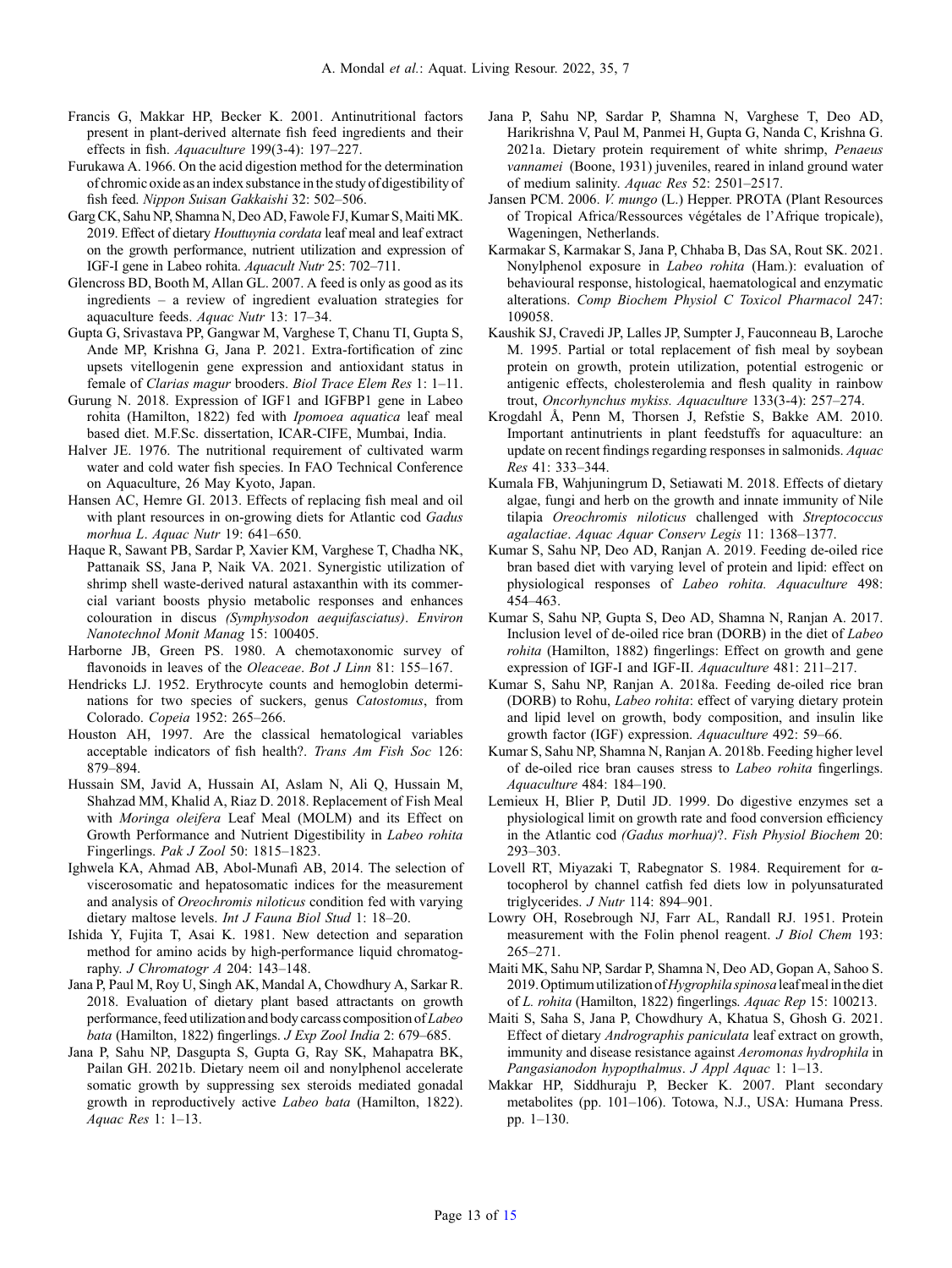- <span id="page-13-0"></span>Meshram S, Deo AD, Kumar S, Aklakur M, Sahu NP. 2018. Replacement of de‐oiled rice bran by soaked and fermented sweet potato leaf meal: Effect on growth performance, body composition and expression of insulin-like growth factor 1 in *Labeo rohita* (Hamilton), fingerlings. Aquac Res 49: 2741–2750.
- Misra HP, Fridovich I. 1972. The role of superoxide anion in the autoxidation of epinephrine and a simple assay for superoxide dismutase. J Biol Chem 247: 3170–3175.
- Mohapatra SB, Patra AK. 2013. Effect of Partial Replacement of Fishmeal with Duck Weed (Lemna minor) feed on the Growth Performance of Cyprinus carpio Fry. J Anim Vet Sci 4: 34–37.
- Mondal K, Kaviraj A, Mukhopadhyay PK. 2012. Effects of partial replacement of fishmeal in the diet by mulberry leaf meal on growth performance and digestive enzyme activities of Indian minor carp Labeo bata. Int J Aquat Sci 1: 72–83.
- Murray RK, Granner DK, Mayes PA, Rodwell VW. 2000. Harper's Biochemistry, McGrawHill. Health Profession Division, USA.
- Naseemashahul S, Sahu NP, Sardar P, Fawole FJ. 2021. Effects of nutraceutical conglomerate on growth and antioxidant status of Labeo rohita fingerlings. Anim Feed Sci Technol 280: 115045.
- Nottanalan H, Kumar S, Sardar P, Varghese T, Maiti MK, Srivastava PP, Sahu NP. 2021. Green pea, Pisum sativum leaf meal with supplemented exogenous cellulase and xylanase can completely replace de-oiled rice bran (DORB) in the diet of Labeo rohita (Hamilton, 1878) fingerlings. Aquac Res 52: 3186–3197.
- Olude OO, Sahu NP, Nuzaiba PM, Krishna G. 2021. Feeding sundried cassava leaf meal as a replacement for de‐oiled rice bran in the diets of rohu, Labeo rohita, fingerlings: effect on growth, enzyme activities and gene expression of igf-i and igf-bpi. Aquacult Nutr 27: 817–828.
- Popeskovic D, Kepcija D, Dimitrijevic M, Stojanovic N. 1980. The antioxidative properties of propolis and some of its components. Acta Vet 30(3/4): 133–136.
- Prasad KN, Shivamurthy GR, Aradhya SM. 2008. Ipomoea aquatica, an underutilized green leafy vegetable: a review. Int J Bot 4: 123–129
- Rahman MM, Abdullah RB, Wan Khadijah WE. 2013. A review of oxalate poisoning in domestic animals: tolerance and performance aspects. J Anim Physiol Anim Nutr 97: 605–614.
- Ramakrishna R, Shipton TA, Hasan MR. 2013. Feeding and feed management of Indian major carps in Andhra Pradesh, India. FAO Fisheries and Aquaculture Technical Paper No. 578, p. 90.
- Rani S, Sahoo S, Srivastava PP, Kumar M, Gupta S, Munilkumar S, Gupta G, Krishna G. 2021. Influence of inclusion of pigeon pea (Cajanus cajan) leaf meal on growth, physio-metabolic and immune parameters, and expression of IGF-1, IGF-1R and IGFBP-1 genes in Labo rohita (Hamilton, 1822) fingerlings. Aquac Res 52: 1977–1994.
- Ranjan A, Sahu NP, Deo AD, Kumar HS, Kumar S, Jain KK. 2017. Xylanase and phytase supplementation in the de-oiled rice bran (DORB) based diet improves the growth performance of L. rohita. Int J Cur Microbiol Appl Sci 6: 1493–1503.
- Ranjan A, Sahu NP, Deo AD, Kumar HS, Kumar S, Jain KK. 2018b. Comparative evaluation of fermented and non-fermented de-oiled rice bran with or without exogenous enzymes supplementation in the diet of Labeo rohita (Hamilton, 1822). Fish Physiol Biochem 44: 1037–1049.
- Ranjan A, Sahu NP, Deo AD, Kumar S. 2018a. Comparative growth performance, in vivo digestibility and enzyme activities of Labeo rohita fed with DORB based formulated diet and commercial carp feed. Turkish J Fish Aquat Sci 18: 1025–1036.
- Rick W, Stegbauer HP. 1974. α-Amylase measurement of reducing groups. In Methods of enzymatic analysis, pp. 885–890. London: Academic Press.
- Saha S, Jana P, Ghosh TK, Mandal RN, Maiti S, Karmakar S, Dey B, Boda S.N. Immunostimulatory potency developed in Pangasianodon hypopthalmus against Aeromonas hydrophila through Ocimum sanctum supplementary diet. Anim Nutr Feed Technol 21: 135–150.
- Sahoo S, Jain KK, Sahu NP, Deo AD, Shamna N, Patro D, Maiti MK. 2020. Dietary optimisation of black gram (V. mungo) leaf meal as substitute for deoiled rice bran in the diet of Labeo rohita (Hamilton, 1822) fingerlings. Indian J Fish 67: 71–79.
- Santamaría-Fernández M, Lübeck M. 2020. Production of leaf protein concentrates in green biorefineries as alternative feed for monogastric animals. Anim Feed Sci Technol p. 114605.
- Sardar P, Abid M, Randhawa HS, Prabhakar SK. 2009. Effect of dietary lysine and methionine supplementation on growth, nutrient utilization, carcass compositions and haemato‐biochemical status in Indian Major Carp, Rohu (Labeo rohita H.) fed soy protein‐ based diet. Aquac Nutr 15: 339–346.
- Sardar P, Randhawa HS, Abid M, Prabhakar SK. 2007. Effect of dietary microbial phytase supplementation on growth performance, nutrient utilization, body compositions and haematobiochemical profiles of Cyprinus carpio (L.) fingerlings fed soyprotein-based diet. Aquac Nutr 13: 444-456.
- Schieber M, Chandel NS. 2014. ROS function in redox signaling and oxidative stress. Cur Biol 24: 453–462.
- Sereewatthanawut I, Prapintip S, Watchiraruji K, Goto M, Sasaki M, Shotipruk A. 2008. Extraction of protein and amino acids from deoiled rice bran by subcritical water hydrolysis. Bioresour Technol 99: 555–561.
- Shahzad MM, Hussain SM, Jabeen F, Hussain AI, Arsalan MZH, Ahmad N, Rehan MMH, Riaz D. 2016. Carcass composition and hematological study of Catla catla fingerlings fed on phytase supplemented Moringa oleifera leaf meal (MOLM) based diet. J Biodiv Environ Sci 9: 57–68.
- Shakya AK. 2020. Drug-induced Hepatotoxicity and Hepatoprotective Medicinal Plants: A Review. Indian J Pharm Educ Res 54: 234–250.
- Shamna N, Sardar P, Sahu NP, Pal AK, Jain KK, Phulia V. 2015. Nutritional evaluation of fermented Jatropha protein concentrate in Labeo rohita fingerlings. Aquacult Nutr 21: 33–42.
- Shaw AB. 1930. A direct method for counting the leukocytes, thrombocytes and erythrocytes of birds's blood. J Pathol Bacteriol 33: 833–835.
- Stasiak SA, Baumann PC. 1996. Neutrophil activity as a potential bioindicator for contaminant analysis. Fish Shellfish Immunol 6: 537–539.
- Takahara S, Hamilton HB, Neel JV, Kobara TY, Ogura Y, Nishimura ET. 1960. Hypocatalasemia: a new genetic carrier state. J Clin Invest 39: 610–619.
- Talukdar A, Dharmendra Deo A, Prasad Sahu N, Sardar P, Aklakur M, Harikrishna V, Prakash S, Shamna N, Jana P. 2021. Effects of different levels of dietary protein on the growth performance, nutrient utilization, digestive enzymes and physiological status of white shrimp, Litopenaeus vannamei juveniles reared in inland saline water. Aquac Nutr 27: 77-90.
- Tsvetanov IM, Duneva N. 1990. Study on the substitution of maize with rice bran and incineration fat in mixed feeds for broiler chickens. Zhivotnov'dni Nauki 27: 42–50.
- Udo IU, Umoren UE. 2011. Nutritional evaluation of some locally available ingredients use for least-cost ration formulation for African catfish (Clarias gariepinus) in Nigeria. Asian J Agri Res 5: 164–175.